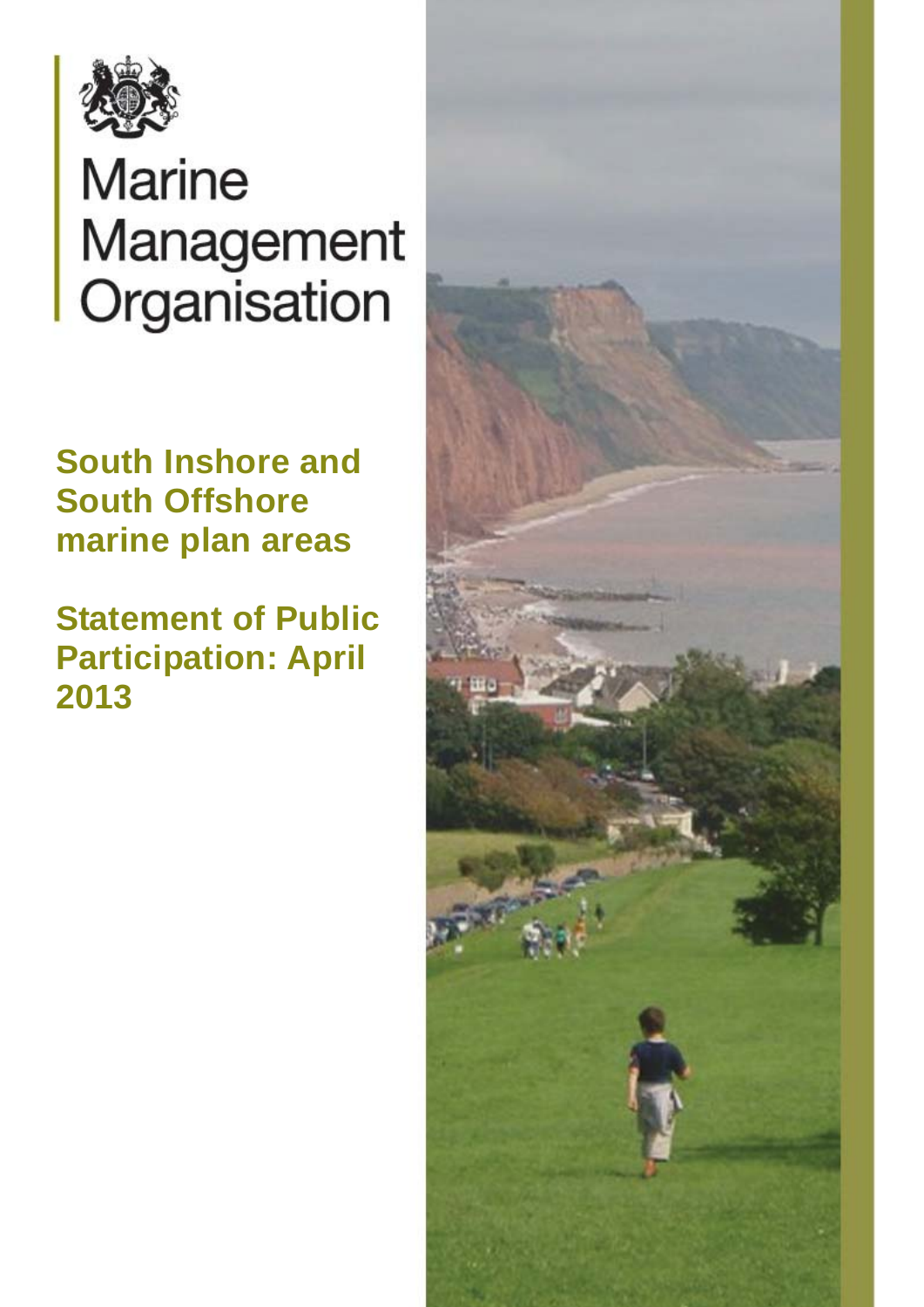# **Contents**

| Making a representation on the draft marine plans (formal public consultation-stage 5 above) 15 |  |
|-------------------------------------------------------------------------------------------------|--|
|                                                                                                 |  |
|                                                                                                 |  |
|                                                                                                 |  |
|                                                                                                 |  |
| Appendix 1: List of current MMO stakeholder organisations and groups (March 2013)21             |  |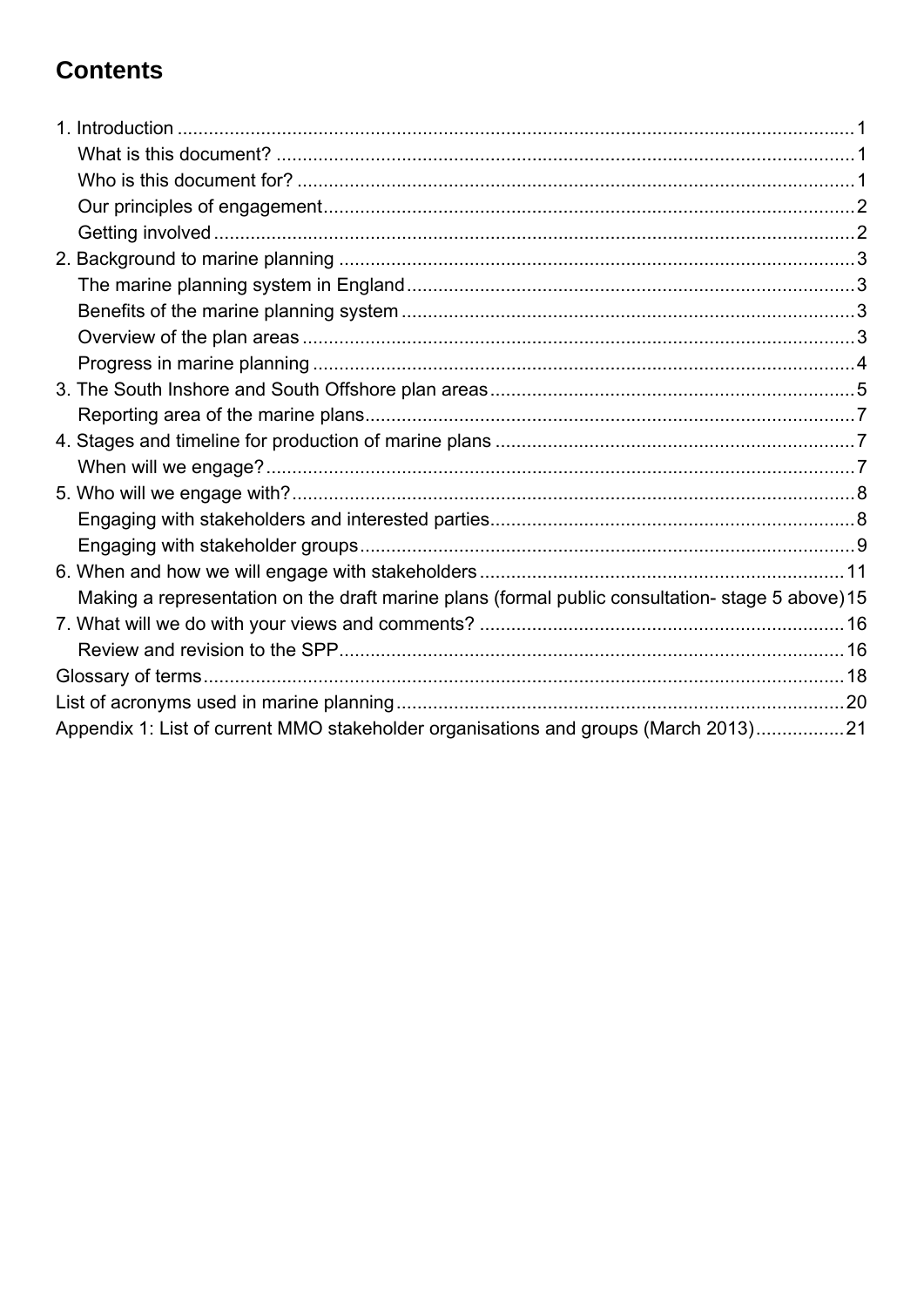# <span id="page-2-0"></span>**1. Introduction**

The seas around England are become increasingly crowded, with competing demands on space for marine activities together with a need to consider environmental impacts. This is an ideal time to adopt an integrated and strategic approach to manage the use of our seas in the most sustainable way. Marine planning has been established to do this, setting the direction for licensing and day-to-day management.

Marine plan areas cover inshore and offshore marine regions. There are eleven marine plan areas across England, and the Marine Management Organisation (MMO) will produce marine plans for each of these plan areas.

Each plan focuses on a specific area, considers economic, environmental and social issues, encompasses all sectors, and is forward-looking with a clearly set out 20-year vision supported by objectives and policies. This means our seas will finally have a management system comparable to the well established and tested planning system on land.

This document briefly describes how and when the Marine Management Organisation (MMO) will involve people in preparing the marine plans for the South plan areas and indicates who may be involved in the plan-making process.

## **What is this document?**

The future development of our marine area affects many people. In order to create places and spaces where people can work, live and enjoy spending time, it is important that those with an interest can have their say in the marine planning process and contribute to shaping the future of our seas and coastline.

The Statement of Public Participation (SPP) is required under the Marine and Coastal Access Act  $2009<sup>1</sup>$  $2009<sup>1</sup>$  $2009<sup>1</sup>$  (the MCAA), which created a framework for the marine planning system. It is important that, as well as drawing on best practice and experience, we take account of stakeholders'<sup>[2](#page-2-2)</sup> views on how they want to be involved to ensure their participation at appropriate stages in the planning process. The aim of this document is to describe how we will do this, when we will do this and what we will do with the outcomes of your views and opinions.

The MCAA<sup>[3](#page-2-3)</sup> sets out the requirement to produce a SPP for each plan area. However, early engagement with stakeholders has indicated the value in producing a single SPP incorporating both the South Inshore and South Offshore marine plan areas. The MCAA also sets out the requirement to produce a marine plan for each plan area.

#### **Who is this document for?**

This document is for those who have an interest in the plan areas or those who may be affected by decisions taken on the basis of the plan. Stakeholders could represent a wide range of interests, including those who live or conduct business in and around the area, spend leisure time there or help to manage it, from individuals to groups and organisations.

Everyone has the opportunity to be involved in shaping their marine area. If you are part of a local group, business or an individual with an interest in the South Inshore and/or South Offshore plan

<sup>&</sup>lt;u>.</u>  $\frac{1}{2}$  [www.legislation.gov.uk/ukpga/2009/23/contents](http://www.legislation.gov.uk/ukpga/2009/23/contents)

<span id="page-2-2"></span><span id="page-2-1"></span>Stakeholders for the purpose of marine planning are defined by the Marine Management Organisation as "people, groups, individuals, and businesses with an interest in the marine area".<br>3 MCAA (Section 51): "(1) A marine alon autherity may arenese a marine

<span id="page-2-3"></span>MCAA (Section 51): "(1) A marine plan authority may prepare a marine plan for an area (a "marine plan area") consisting of the whole or any part of its marine planning region."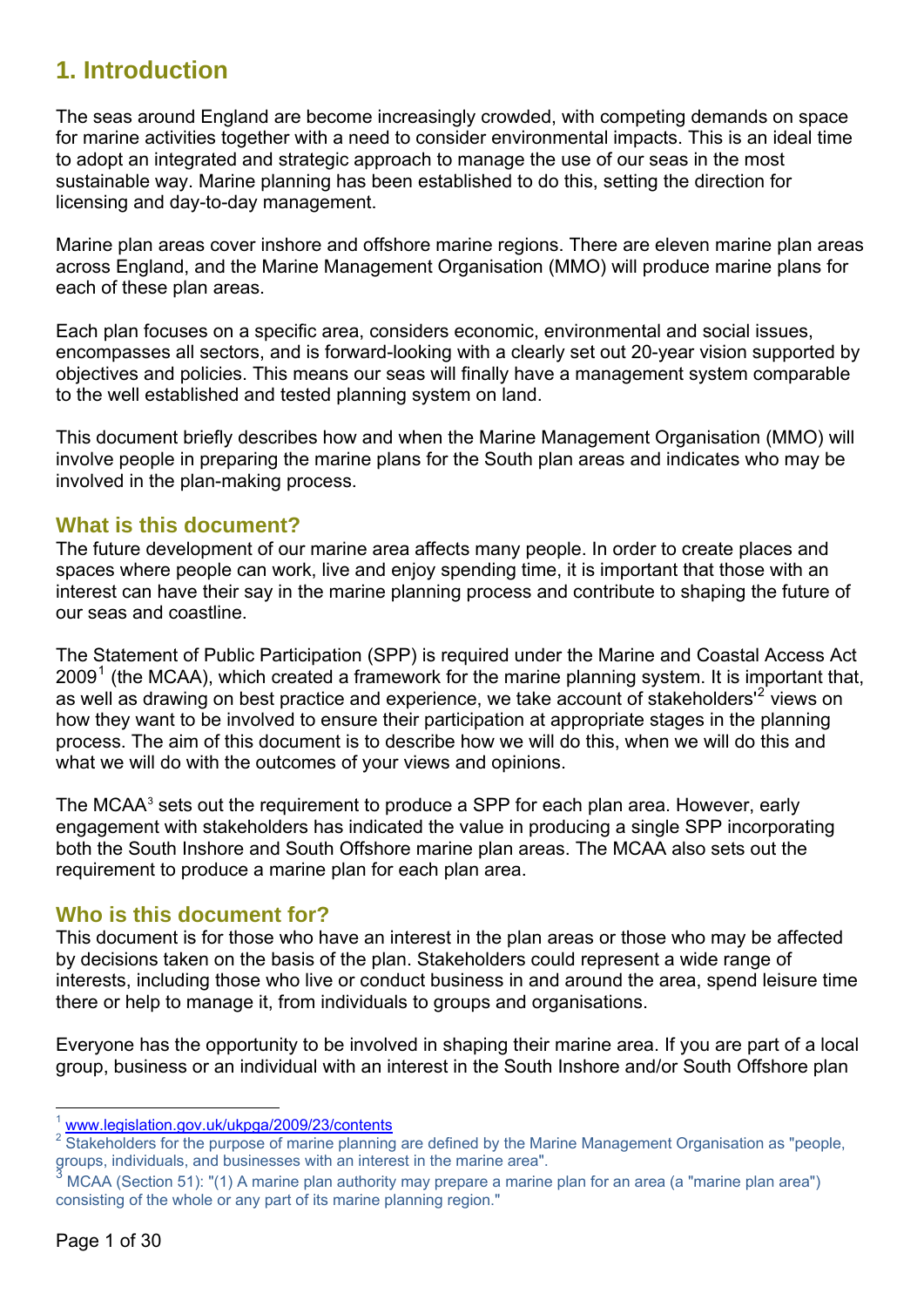<span id="page-3-0"></span>areas, you may have information and ideas that can help determine their future. By taking part in the marine planning process you can influence the decisions being made about these marine plans.

Our core principles for engaging in marine planning are set out below, and we are committed to following these throughout the planning process.

## **Our principles of engagement**

We have drawn up a list of engagement principles based on how we believe we should work, and feedback from stakeholders.

We will:

- involve people early on in the decision-making process and in developing locally specific policy within the framework provided by the Marine Policy Statement<sup>[4](#page-3-1)</sup>
- engage with interested people and organisations at the appropriate time using effective engagement methods and allowing sufficient time for meaningful consultation
- be adaptable, recognising that different consultation methods work for different people and that a one size fits all approach is not sufficient
- respect the diversity of people and their lifestyles and give people a fair chance to have their voice heard regardless of gender, age, race, abilities, sexual orientation, where they live or other personal circumstances
- be clear in the purpose of any engagement about how you may contribute, and let people know how their views have been taken into account within agreed timescales
- make documents publicly available on our website and across our network of coastal offices and be consistent in our approach
- communicate clearly with people using plain English and avoiding jargon.

## **Getting involved**

If you would like to get involved in marine planning, would like to be added to our contacts database or to receive our regular newsletter, please get in touch with the MMO Marine Planning Team:

Email: [planning@marinemanagement.org.uk](mailto:planning@marinemanagement.org.uk)

Or contact your local coastal offices at: Brixham: 01803 853 383 Poole: 01202 677 539 Portsmouth: 02392 864 917 Shoreham: 01273 424 849 Hastings: 01424 424 109

1

<span id="page-3-1"></span><sup>&</sup>lt;sup>4</sup> HM Government Marine Policy Statement (2011) available from [www.defra.gov.uk/publications/2011/09/30/pb13654-marine-policy-statement/](http://www.defra.gov.uk/publications/2011/09/30/pb13654-marine-policy-statement/)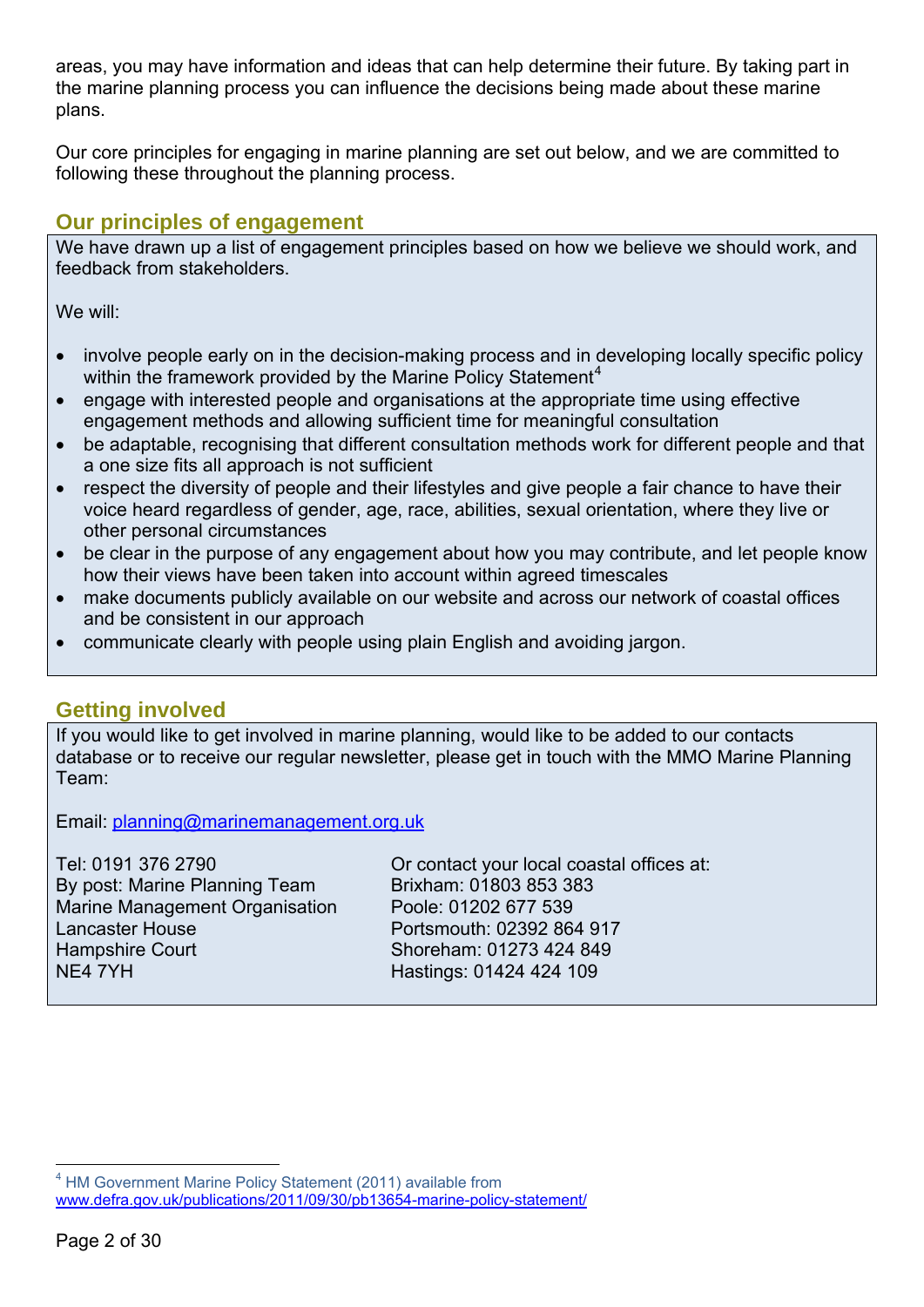# <span id="page-4-0"></span>**2. Background to marine planning**

# **The marine planning system in England**

Through the MCAA, the UK Government introduced a number of measures that will help to deliver its vision for "clean, healthy, safe, productive and biologically diverse oceans and seas". The MCAA establishes the legal basis for a marine planning system.

The Secretary of State has delegated to the MMO functions to undertake marine planning in England. However, the Secretary of State's consent is required before this SPP is published<sup>[5](#page-4-1)</sup>.

## **Benefits of the marine planning system**

Marine planning will contribute to the effective management of marine activities and focus on the sustainable use of our marine resources.

Benefits include:

- **clear mapping of relevant marine uses** to benefit both individual licence applications and national infrastructure projects, and enable economic growth for new activities
- **greater certainty for investors/developers**  clear indications of areas to consider or avoid, saving time and money for developers. This is because plans will be based on the best available technical and scientific evidence, including early and consistent engagement with stakeholders together with a sustainability appraisal<sup>[6](#page-4-2)</sup>
- **shared use of busy areas** so that as many industries as possible can benefit (We will look at all the competing uses of our seas and identify opportunities for sharing space sustainably.)
- **earlier and better involvement of nearby communities** sharing information with a wide range of people at the plan-making stages, and listening to their views and needs
- **making the most of growth and job opportunities** by linking new marine development with communities on land, so new jobs can benefit local people
- **recognising local interests** and rejecting a 'one size fits all' approach by liaising with local authorities, local coastal groups and others to understand each area
- **taking account of environmental factors at an early stage** marine plans will look at the cumulative effect on the marine ecosystem of all the activities and pressures in each area
- **sustainable development** all plans will focus on development that focuses on the three pillars of sustainability (environmental, economic and social)
- **opportunities for multiple benefits** encouraging developments to also enhance benefits for marine ecology and/or biodiversity.

Marine plans will enable us to set a clear direction for managing our seas, to clarify objectives and priorities, and to direct decision makers, users and stakeholders towards more strategic and efficient use of marine resources.

## **Overview of the plan areas**

Marine plan areas cover either inshore or offshore marine regions. There are eleven marine plan areas across England, and the MMO will produce marine plans for each of these plan areas (see map 1). The inshore region extends from the mean high water mark out to 12 nautical miles. The

<sup>1</sup>  $^5$  The SPP relates to retained functions for the purposes of section 60 of the MCAA.

<span id="page-4-2"></span><span id="page-4-1"></span> $6$  As set out in 'A description of the marine planning system for England' published by the Department for Environment, Food and Rural Affairs (Defra) in March 2011 available from

[http://webarchive.nationalarchives.gov.uk/20121204124616/http://archive.defra.gov.uk/corporate/consult/marine](http://webarchive.nationalarchives.gov.uk/20121204124616/http://archive.defra.gov.uk/corporate/consult/marine-planning/110318-marine-planning-descript.pdf)[planning/110318-marine-planning-descript.pdf](http://webarchive.nationalarchives.gov.uk/20121204124616/http://archive.defra.gov.uk/corporate/consult/marine-planning/110318-marine-planning-descript.pdf)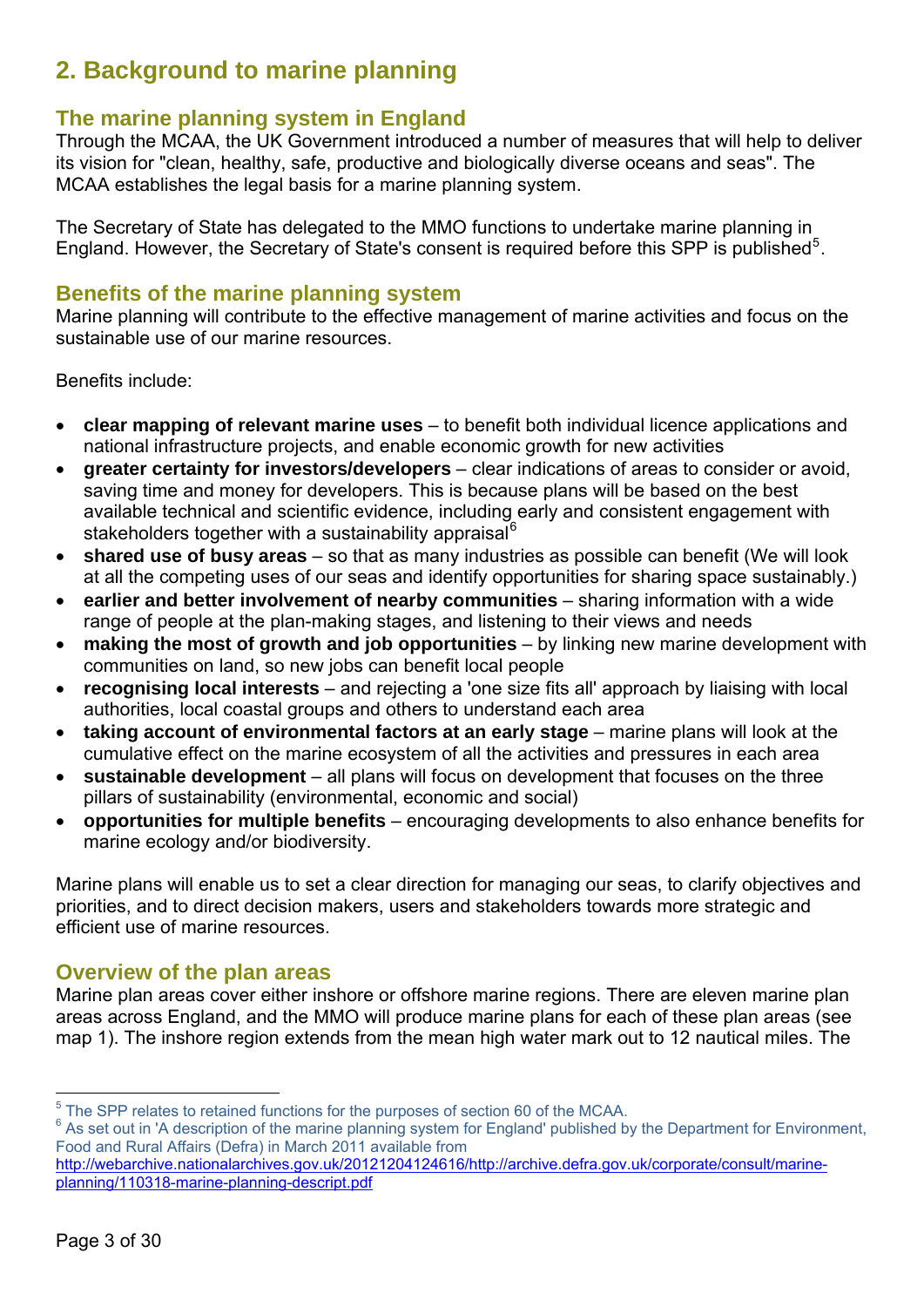<span id="page-5-0"></span>offshore region includes the area from 12 nautical miles out to the Renewable Energy Zone (REZ), and maritime borders with France and the Channel Islands.

The boundaries may be subject to minor refinement during the course of the marine planning process, but cannot be substantially changed.



Contains Ordnance Survey and UK Hydrographic Office data @ Crown copyright and database right 2012. Marine Management Organisation.

## **Map 1: Marine plan areas in England**

For a higher resolution version of this map, please go to [www.marinemanagement.org.uk/marineplanning/areas/documents/marine\\_plan\\_areas.pdf](http://www.marinemanagement.org.uk/marineplanning/areas/documents/marine_plan_areas.pdf)

## **Progress in marine planning**

All UK administrations<sup>[7](#page-5-1)</sup> adopted the Marine Policy Statement (MPS)<sup>[8](#page-5-2)</sup> which provides the framework for the preparation of marine plans. Decisions by public authorities which may affect a marine area must be made in accordance with the MPS and any relevant marine plans. The UK Government has also published 'A description of the marine planning system for England' in March  $2011<sup>9</sup>$  $2011<sup>9</sup>$  $2011<sup>9</sup>$ .

Marine planning began in the East Inshore and East Offshore plan areas in April 2011 and the MMO has been working with a range of partners and stakeholders locally, nationally and internationally in order to produce these first plans. This work included collating and analysing

<sup>1</sup> <sup>7</sup> Including England, Wales, Scotland and Northern Ireland.

<span id="page-5-2"></span><span id="page-5-1"></span><sup>&</sup>lt;sup>8</sup> HM Government Marine Policy Statement (2011) available from

[www.defra.gov.uk/publications/2011/09/30/pb13654-marine-policy-statement/](http://www.defra.gov.uk/publications/2011/09/30/pb13654-marine-policy-statement/)

<span id="page-5-3"></span><sup>9</sup> [http://webarchive.nationalarchives.gov.uk/20121204124616/http://archive.defra.gov.uk/corporate/consult/marine](http://webarchive.nationalarchives.gov.uk/20121204124616/http://archive.defra.gov.uk/corporate/consult/marine-planning/110318-marine-planning-descript.pdf)[planning/110318-marine-planning-descript.pdf](http://webarchive.nationalarchives.gov.uk/20121204124616/http://archive.defra.gov.uk/corporate/consult/marine-planning/110318-marine-planning-descript.pdf)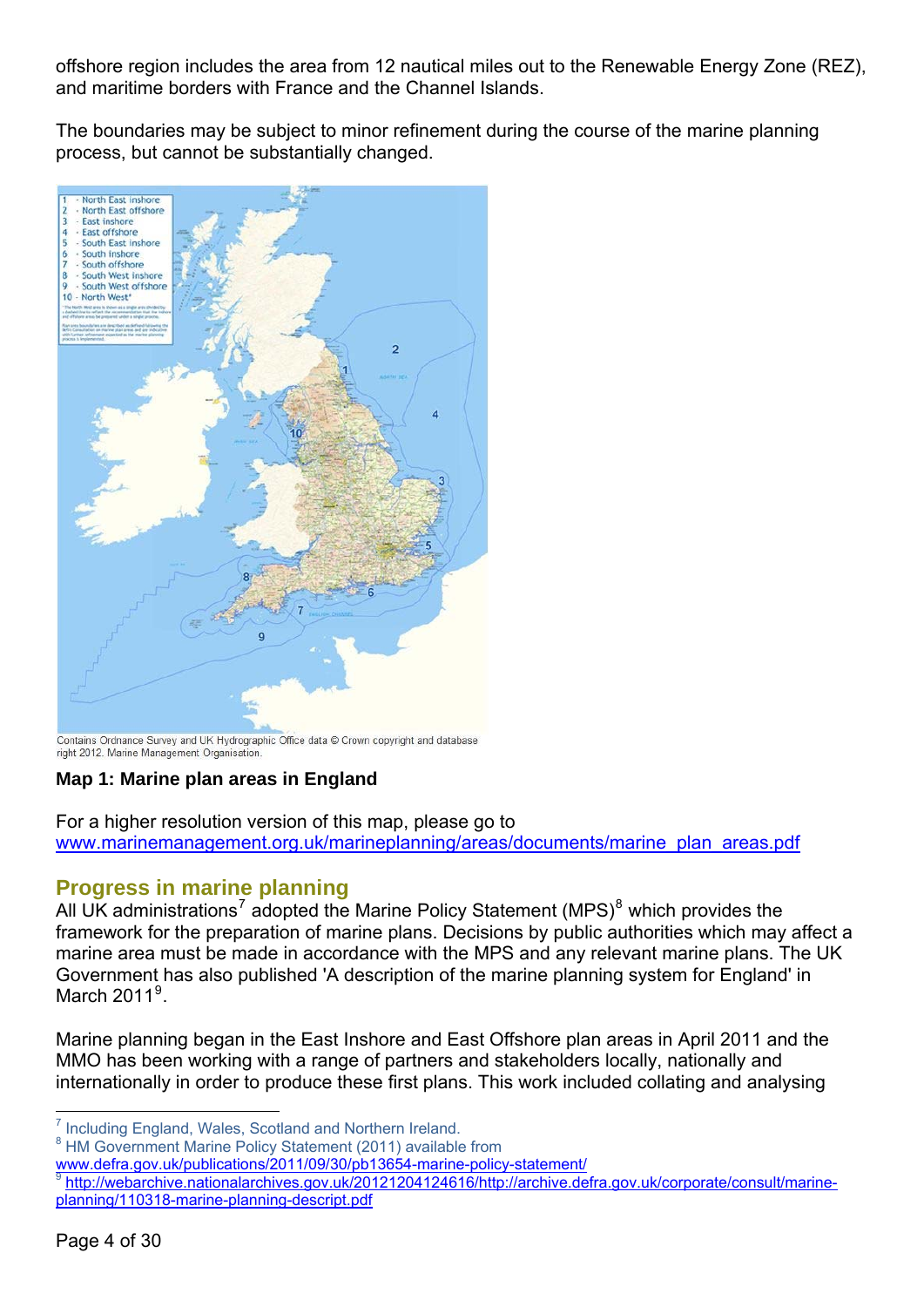<span id="page-6-0"></span>information at a local and national and level, assessing existing plans and policies, identifying key marine planning issues, defining the vision and objectives and producing marine planning policies. The East Inshore and East Offshore draft marine plans (as at March 2013) are due for public consultation shortly. Work on the marine plans has also been developed by talking with coastal groups and other partnerships, learning from pilot projects in England and marine planning regimes elsewhere, and workshops with interested parties in the East Inshore and East Offshore plan areas. The box on page 14 provides a snapshot of the engagement carried out to date in producing these first plans.

# **3. The South Inshore and South Offshore plan areas**

The South plan areas are the second areas to be selected for marine planning. The South plan areas include over 20,000 square kilometres of sea.

The South Inshore Plan Area covers an area of approximately 1,000 kilometres of coastline stretching from Dover in Kent to Dartmouth in Devon, out to 12 nautical miles taking in some 10,000 square kilometres of sea. The area comprises of 40 local authorities (including six counties), six areas of outstanding natural beauty, two national parks, a UNESCO world heritage site in Dorset and a geopark site in Devon. The area has 10 blue flag beaches and very busy ports at Portsmouth and Southampton.

The South Offshore Plan Area includes the marine area from 12 nautical miles to the median line bordering international waters, a total of approximately 10,000 square kilometres. The MCAA defines the marine area to include "the waters of every estuary, river or channel, so far as the tide flows at mean high water spring tide"<sup>[10](#page-6-1)</sup>. Such waters include the freshwater section of some rivers to quite far inland, such as the Arun the Exe and the Dart. The MCAA (Section 51(2)) is clear that the marine planning authority must seek to ensure that every part of its marine area is covered by a marine plan when an MPS is in effect. It should also be noted that Schedule 6 to the MCAA requires the marine planning authority to take all reasonable steps to ensure that any marine plan for the English inshore area is compatible with any relevant development or Welsh spatial plan.

<span id="page-6-1"></span> $10$ 10 Marine and Coastal Access Act 2009, Section 42 [www.legislation.gov.uk/ukpga/2009/23/contents](http://www.legislation.gov.uk/ukpga/2009/23/contents)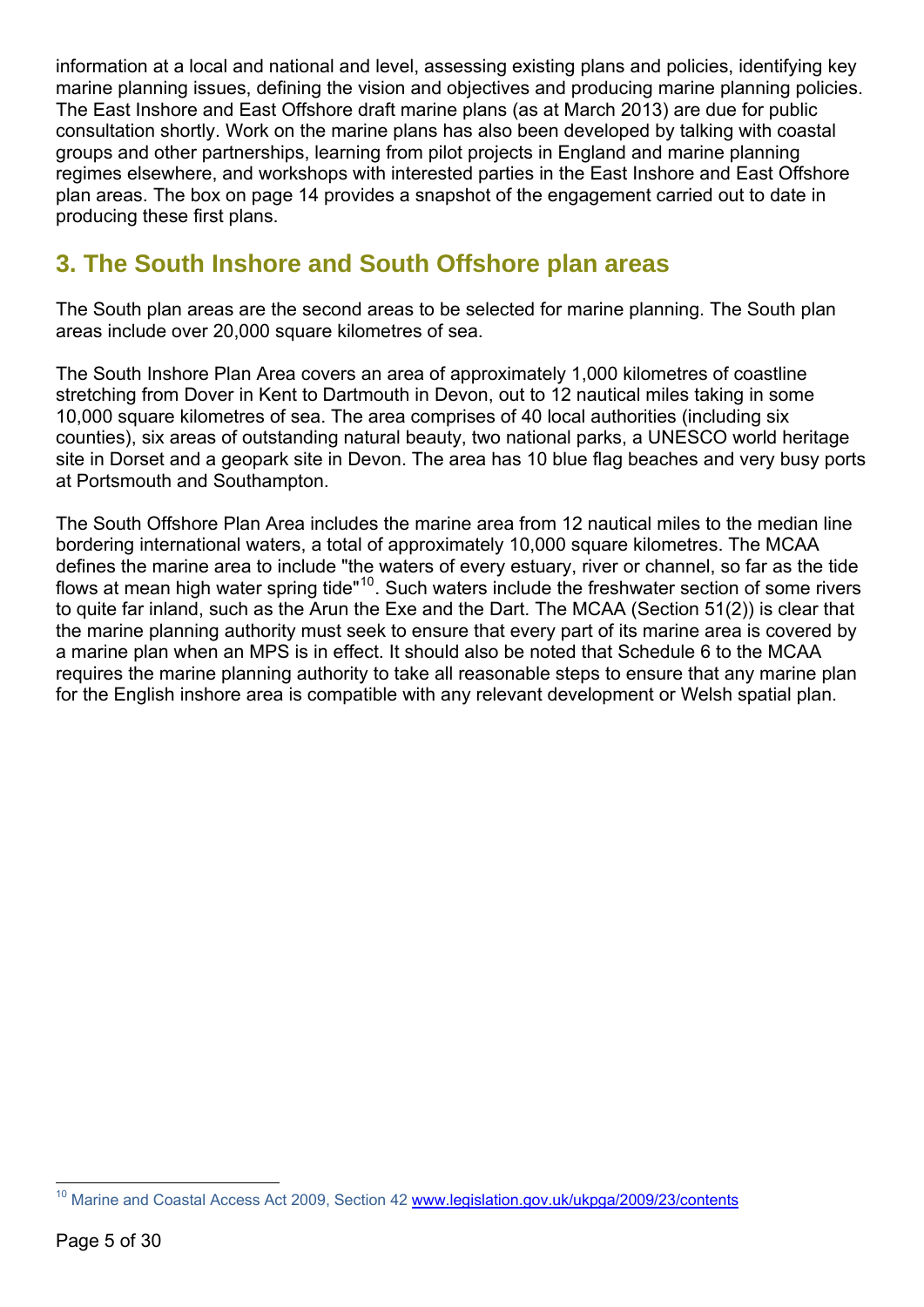

#### **Map 2: South Inshore and South Offshore plan areas (inshore is area 6 and offshore is area 7)**

For a higher resolution version of this map, please go to [www.marinemanagement.org.uk/marineplanning/areas/documents/south\\_marine\\_plan\\_areas.pdf](http://www.marinemanagement.org.uk/marineplanning/areas/documents/south_marine_plan_areas.pdf)

The south plan areas present a number of distinct characteristics, including<sup>[11](#page-7-0)</sup>:

- significance for tourism and recreation for example 2012 Olympic sailing at Weymouth and Portland, the largest number of blue flag beaches of all English plan areas, high levels of water sports especially in the Solent, scuba diving sites at Selsey, Brighton and Swanage to Hythe and also the popularity of swimming in the English Channel
- importance for marine aggregate extraction
- potential for offshore wind with two offshore search areas the Southern Array and west of the Isle of Wight – it also has one of three consented tidal energy leases in England, near the Isle of Wight
- potential for oil and gas licensing with two blocks currently being assessed
- 85 per cent of the plan area has shipping traffic of over 1,000 ships per year higher than any other plan area – with significant passenger ferry traffic and cruises from Southampton
- significant shellfish activity east of Portsmouth, including Poole Harbour and Southampton **Water**
- a total of 11 special protection areas under the Birds Directive and 40 special areas of conservation under the Habitats Directive, 33 recommended marine conservation zones of which 10 recommended for designation in 2013 and 267 sites of special scientific interest
- two out of three English burial at sea sites located off The Needles on the Isle of Wight and between Hastings and Newhaven

<span id="page-7-0"></span><sup>1</sup> <sup>11</sup> Characteristics based on information from the Strategic scoping report and from stakeholder feedback at workshops.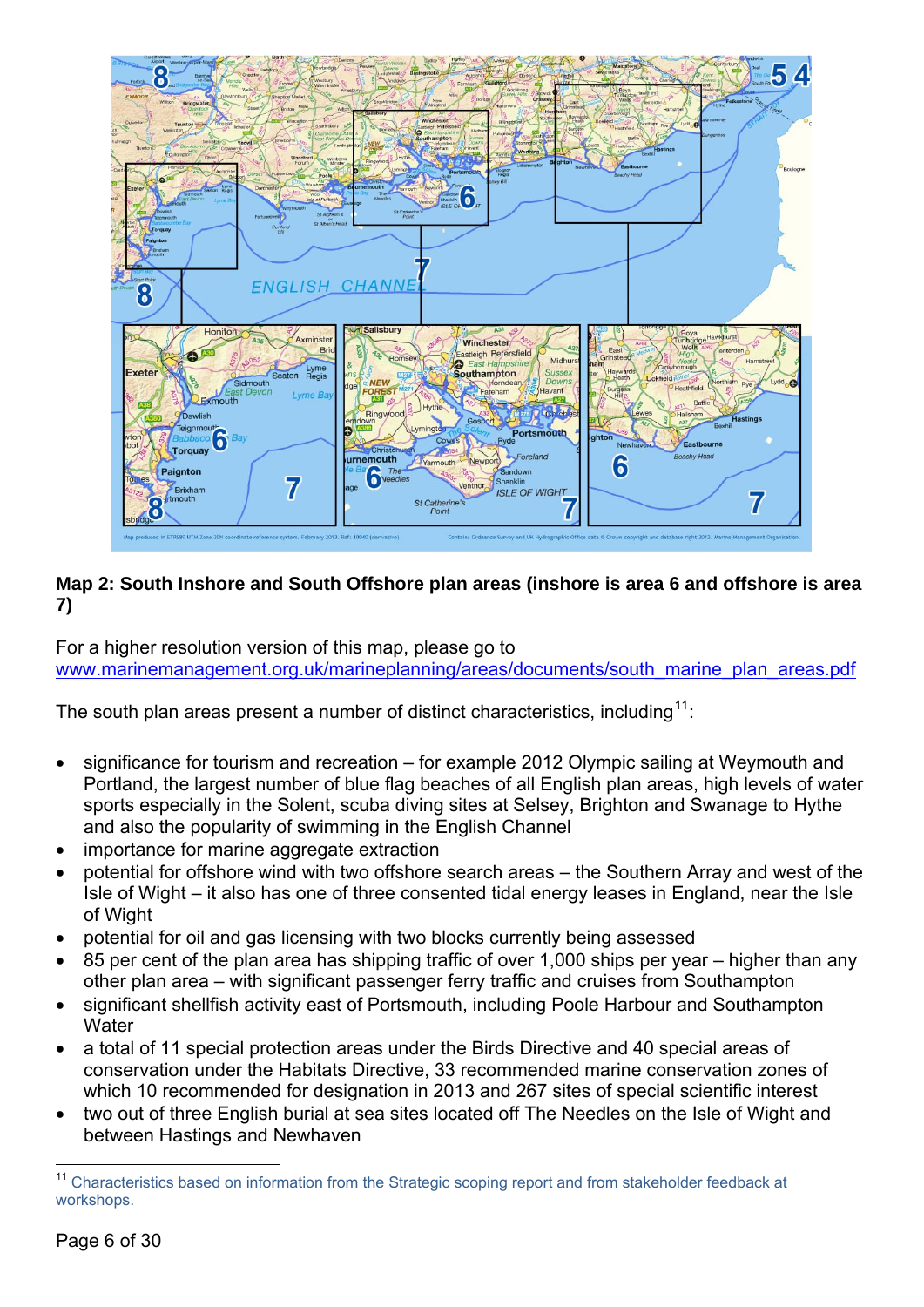- <span id="page-8-0"></span>• contrasting coastal communities, such as certain coastal areas have an ageing population while there are higher levels of deprivation around Weymouth and Portland
- high levels of second home ownership in some coastal areas, especially in popular sailing  $area<sup>12</sup>$  $area<sup>12</sup>$  $area<sup>12</sup>$

This is, however, not an exhaustive list and the Marine Management Organisation would welcome representations as to other matters which should be included in the proposed marine plans<sup>[13](#page-8-2)</sup>.

## **Reporting area of the marine plans**

The reporting area will consist of the wider areas of analysis required for the plan, which includes the broader area outside of the plans' area boundaries. A reporting area will not have a defined geographical boundary. Rather the area differs depending on the issues being reported. We recognise that stakeholders may be affected by the marine plans outside the plan areas boundaries, depending on the issue being considered. We will engage and consult with those stakeholders in the South West and the South East plan areas, and other countries and Crown dependencies bordering English waters in the South, such as France and the Channel Islands. We welcome stakeholder input to establish any issues which may widen the reporting area as appropriate.

# **4. Stages and timeline for production of marine plans**

## **When will we engage?**

Marine planning for the South Inshore and South Offshore plan areas will begin in 2013. Throughout this process, we will carry out ongoing engagement as the plans develop and will work closely with our key stakeholders and other people who are interested in the marine area. There are certain stages in plan-making in which we are legally required to engage in a more structured and formal way, for example formal public consultation the draft plans, but it will be important for us to hear stakeholder's views and opinions on how they feel the plans are progressing throughout the process.

To date, we have held three workshops with stakeholders in Exeter, Southampton and Brighton, to gauge opinion on ways to engage and communicate in taking forward the production of marine plans in the south plan areas. These events were attended by over 160 people representing a wide range of organisations, the outcomes of which have assisted in producing this SPP. For example, the importance of using existing networks to engage and channel information was raised, as these networks harness a wealth of experience, and have often built up trusted relationships with stakeholders over many years.

The timeline below sets out our proposed stages of plan-making, highlighting a number of key opportunities for stakeholder input into the planning process. However, it is to be noted that these timelines represent a guide only and as plan-making is an iterative process these stages may be subject to amendment.

<span id="page-8-1"></span><sup>1</sup> <sup>12</sup> Please note, there are many others, this is just a snapshot to provide context.<br><sup>13</sup> Marine and Coastal Access Act 2009, Schedule 6, Section 5(5).

<span id="page-8-2"></span>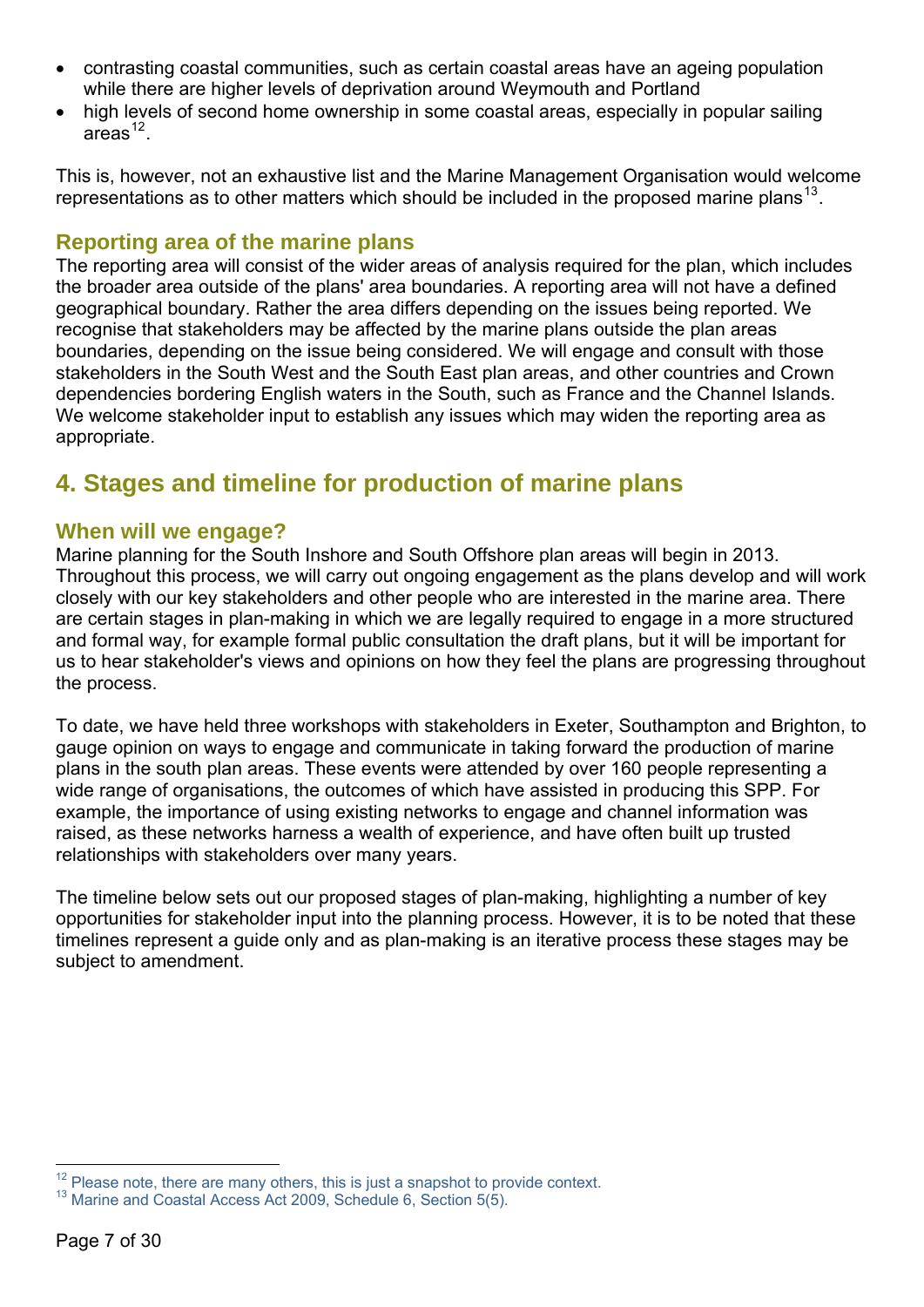<span id="page-9-0"></span>

#### **Figure 1: Stages and indicative timeframe for marine plan-making in the South Inshore and South Offshore plan areas[14](#page-9-1)**

# **5. Who will we engage with?**

## **Engaging with stakeholders and interested parties**

As previously mentioned, the marine plans are for anyone who has an interest in the marine plan areas. However, there are certain sectors that are immediately recognisable as playing a key part in marine planning, such as:

- aquaculture
- defence and national security
- energy production and infrastructure development
- **fisheries**
- local communities and elected members
- local authorities

<span id="page-9-1"></span> $14$ <sup>14</sup> Diagram adapted from 'A description of the marine planning system for England', published by Defra in March 2011 and available at

[http://webarchive.nationalarchives.gov.uk/20121204124616/http://archive.defra.gov.uk/corporate/consult/marine](http://webarchive.nationalarchives.gov.uk/20121204124616/http://archive.defra.gov.uk/corporate/consult/marine-planning/110318-marine-planning-descript.pdf)[planning/110318-marine-planning-descript.pdf](http://webarchive.nationalarchives.gov.uk/20121204124616/http://archive.defra.gov.uk/corporate/consult/marine-planning/110318-marine-planning-descript.pdf)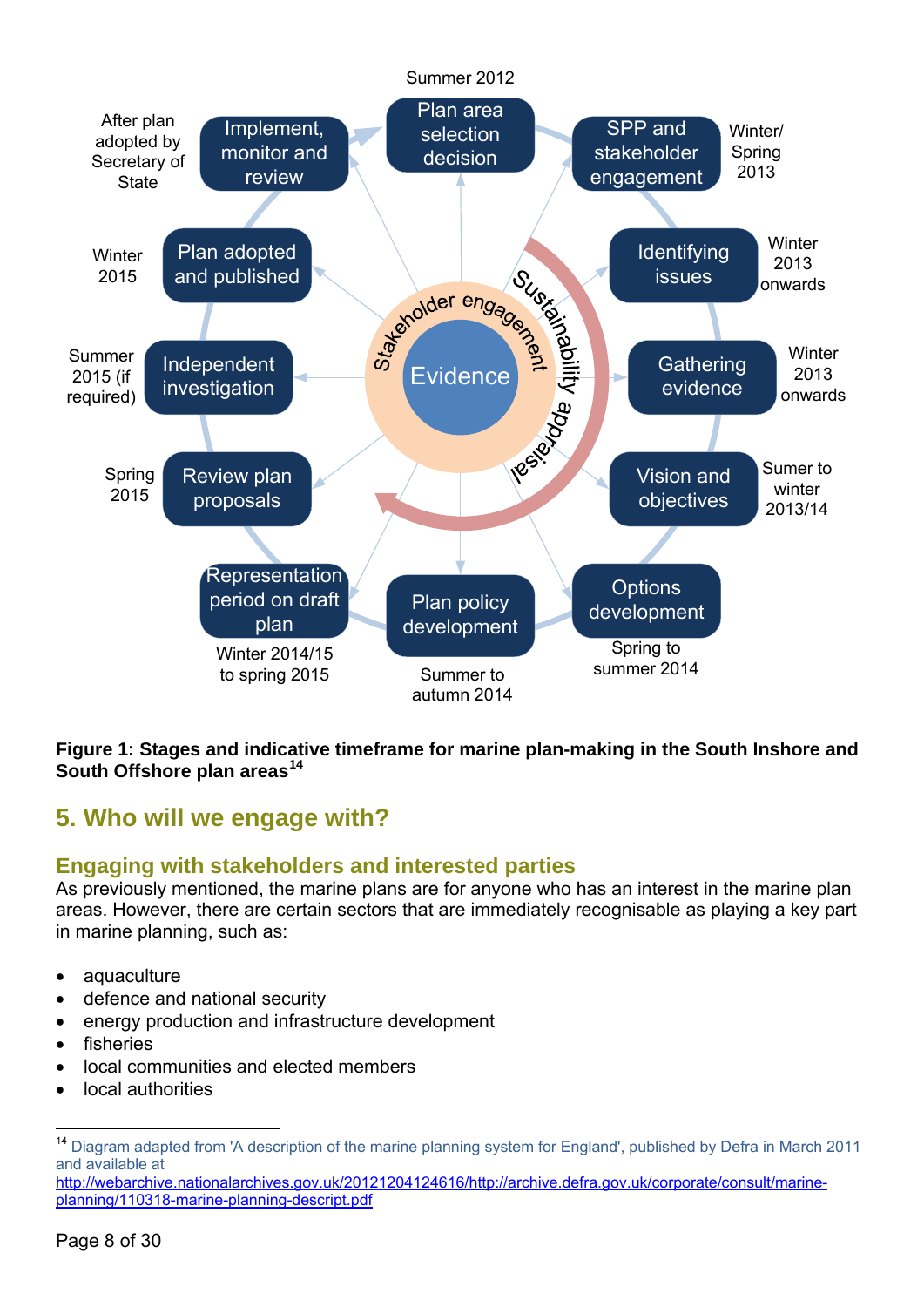- <span id="page-10-0"></span>• marine aggregates
- marine conservation
- marine dredging and disposal
- ports and shipping
- telecommunications and cabling
- tourism and recreation
- waste water treatment and disposal<sup>[15](#page-10-1)</sup>.

This is not intended to be an exclusive list and will be expanded upon throughout the marine planning process. We are committed to communicating and engaging with as many groups and individuals as possible.

## **Engaging with stakeholder groups**

There are certain groups and organisations which represent the interest of these sectors, and we expect that these groups will play a major role in marine planning, adding value to the work of the MMO by contributing to the overall stakeholder engagement process. We will also have regard to existing management arrangements within the plan areas and any current consultation arrangements.

#### **Coastal partnerships and fora**

Coastal partnerships and fora aim to raise awareness of local and national issues, empower local stakeholders and seek to resolve the numerous conflicts that occur in coastal areas. These groups offer real benefits to the development and implementation of the marine planning system, not least a readily available, established and locally trusted means of engaging with local stakeholders. It is expected that they will play a major role in marine planning, adding value to the work of the MMO by contributing to the overall stakeholder engagement process. Coastal partnerships and fora in the plan area can represent a wide range of interests and have a wide demographic and geographic coverage, therefore operating as a key channel for reaching many stakeholders. Examples of some coastal partnerships who we will engage with in the south include Devon Maritime Forum, Dorset Coastal Forum and the Solent Forum among many others.

#### **Local authorities and other regulators**

Local authorities and other land-based regulators will have a central role to play in marine planning. There are 40 local authorities, six areas of outstanding natural beauty (AONB) and two national parks in the South Inshore Plan Area. We need to engage with these authorities throughout plan-making and ensure that we integrate marine plans with other relevant plans within local development frameworks<sup>[16](#page-10-2)</sup>, AONB plans and other plans such as shoreline management plans, river basin management plans and others. We will maintain an ongoing and open dialogue with the relevant authorities in the plan areas and beyond, consulting with them at each stage of plan-making and have due regard to the duty to co-operate  $17$ .

Local authorities can also act as a channel for communicating with local communities, representing their interests and offering another opportunity for engagement, such as newsletters and community events. Elected members will also play an important part in the marine planning process, representing the interests of their local communities.

1

List mostly taken from the Marine Policy Statement, published by Defra in March 2011 available from

<span id="page-10-3"></span><span id="page-10-2"></span><span id="page-10-1"></span>Www.defra.gov.uk/publications/2011/09/30/pb13654-marine-policy-statement/<br><sup>16</sup> Including each local authority statement of community involvement and sustainable community strategies.<br><sup>17</sup> Planning and Compulsory Purchase A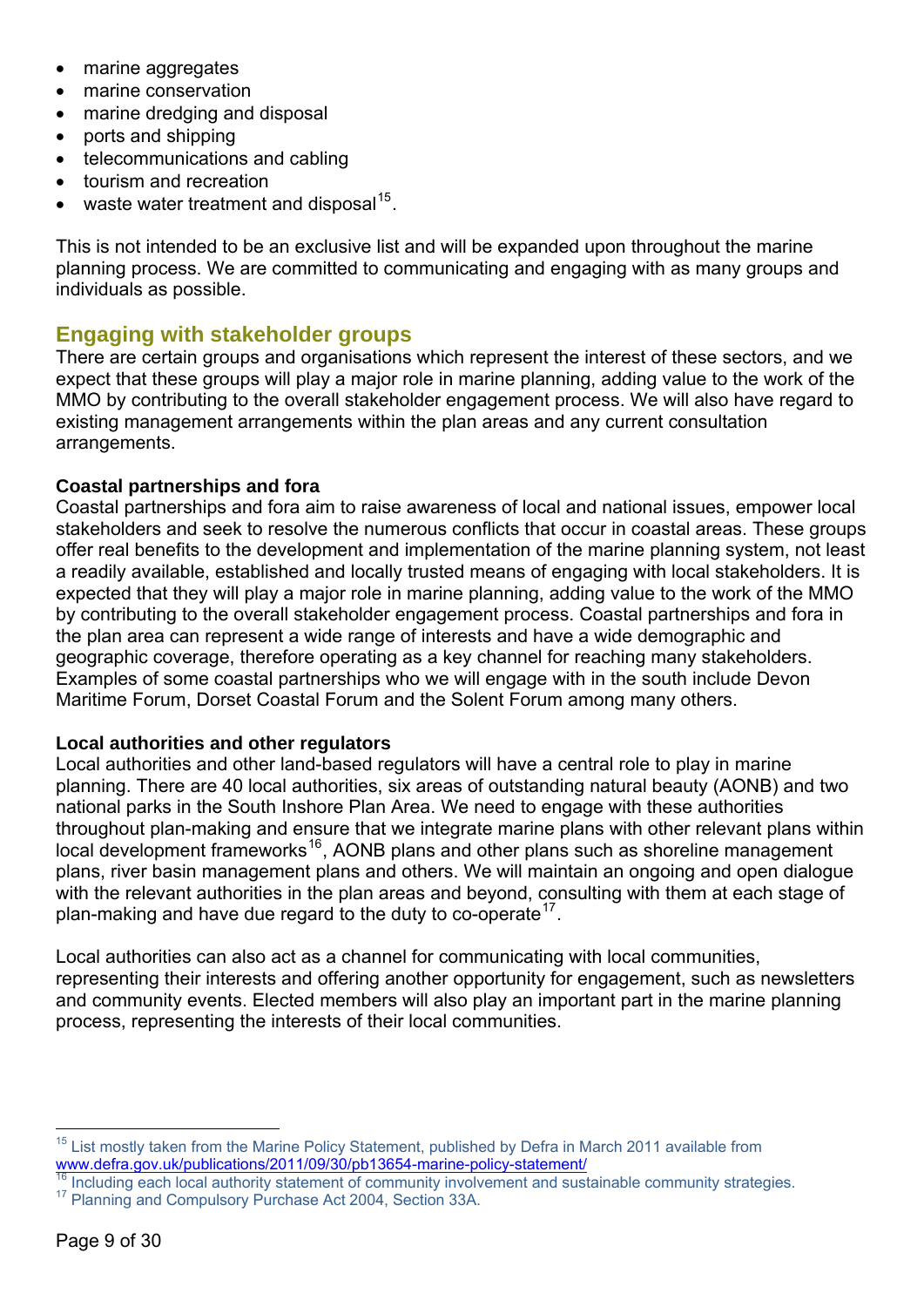#### **Bordering nations and administrations**

We will consult and engage with the Scottish, Welsh Government and Northern Ireland throughout plan-making. We will also engage with neighbouring international administrations throughout the marine planning process to ensure that we take into account their relevant policies and emerging marine plans.

The South Offshore plan area borders France and the Channel Islands of Jersey, Guernsey and Alderney. We will engage with these neighbouring countries and Crown dependencies throughout the process, especially in relation to international fisheries, migrating birds and transport and in particular when consulting on the draft marine plans.

#### **Non-governmental organisations**

The third sector including non-governmental organisations (NGOs) will play an important role in marine planning. These NGOs such as Wildlife and Countryside Link, Royal Society for the Protection of Birds, World Wildlife Fund-UK and many others, have a great deal of experience in land use and coastal planning and of marine ecosystems. These organisations can represent a wide range of interests of groups and individuals and are therefore key to our engagement work throughout the process.

#### **Industry representative groups**

There are many industry groups which represent a number of sectors making use of marine resources such as fisheries, aggregates oil and gas and renewable energy. These representative groups will have an important input into marine planning. It is essential to engage with these groups and the individuals they represent to obtain their views throughout the process, making best use of their knowledge and experience.

#### **General public, local communities and local interest groups**

As part of the planning process, we will need to ensure the interests of local people, their communities and local interest groups are taken into account. The MMO will support the empowerment of local communities through the marine planning process, together with local authorities.

#### **Sustainability appraisal consultees**

The sustainability appraisal (SA) process feeds into the production of marine plans at critical stages and acts as a mechanism for ensuring marine plans support sustainability objectives taking account of the social, economic, and environmental impacts and benefits. The SA is carried out in parallel with the production of marine plans and will obtain input from SA consultees<sup>[18](#page-11-0)</sup>.

#### **Statutory partners and other government bodies**

Government partners and bodies will also be involved in the marine planning process, and these include:

- government departments such as the Department for Environment, Food and Rural Affairs (Defra) and the Department of Energy and Climate Change (DECC)
- Environment Agency
- **Natural England**
- Joint Nature Conservation Committee (JNCC)
- Centre for Environment, Fisheries and Aquaculture Science (Cefas)
- English Heritage
- National Infrastructure Directorate of the Planning Inspectorate
- inshore fisheries and conservation authorities (IFCAs)

<span id="page-11-0"></span><sup>1</sup>  $18$  Including the Environment Agency, Natural England, and English Heritage.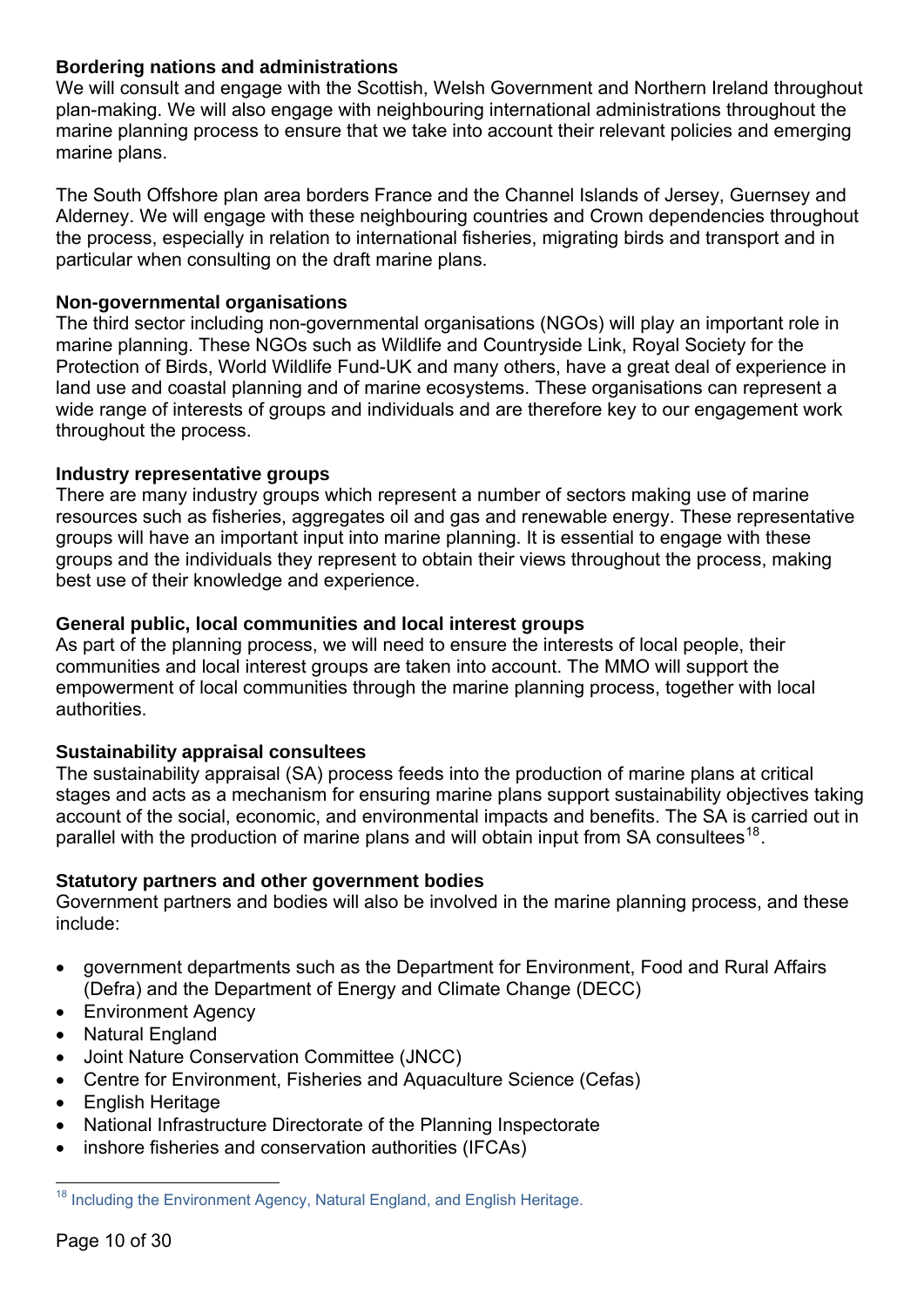- <span id="page-12-0"></span>• Maritime and Coastguard Agency
- The Crown Estate
- the Planning Inspectorate
- harbour authorities<sup>[19](#page-12-1)</sup>

As we progress through plan-making, we will identify new stakeholders and interested individuals taking into account their interests and views during the planning process.

A full list of stakeholder organisations that we are currently consulting with can be found on our website [www.marinemanagement.org.uk/marineplanning/](http://www.marinemanagement.org.uk/marineplanning/). If you or your organisation would like to be added to this list, or know of others who would, please contact us (see [Getting involved](#page-3-0)).

# **6. When and how we will engage with stakeholders**

The table below sets out the timetable for marine planning and outlines methods for engaging stakeholders in each stage of the planning process<sup>[20](#page-12-2)</sup>. Following on from early stakeholder engagement, we appreciate the need to take into account the differences between stakeholders and stakeholder groups and that some methods of engagement may not be appropriate for all. Therefore stakeholder participation in marine planning will take account of the individual needs of stakeholders.

As the marine planning process evolves, our methods of engagement and communication with stakeholders and interested parties will take these developments into account. Engagement in this context is concerned with both informing stakeholders of progress of, and ensuring stakeholder input into, marine planning. Via our website, we will confirm the exact timings of each stage of the plan-making process so that stakeholders are clear on future stages of marine plan production and when they will occur. We will keep stakeholders up to date on general marine planning progress via electronic newsletters, emails, web updates, and media coverage.

The table below is adapted from the 'A description of the marine planning system for England<sup>'[21](#page-12-3)</sup> (and is aligned with figure 1 on page 10).The scoping stage is a significant proportion of the development of the marine plans. The sustainability appraisal (SA) will run alongside the planmaking process, with stakeholders involved in the SA in all stages of the plan-making process, with the key milestones set out in the table below<sup>[22](#page-12-4)</sup>. The SA process is a prescribed process. For more information on the key stages of the SA for the marine plans see 'A description of the marine planning system for England'[23](#page-12-5).

<span id="page-12-1"></span><sup>1</sup> <sup>19</sup> For more information on these agencies, see 'A description of the marine planning system for England', published by Defra in March 2011 available from

[http://webarchive.nationalarchives.gov.uk/20121204124616/http://archive.defra.gov.uk/corporate/consult/marine](http://webarchive.nationalarchives.gov.uk/20121204124616/http://archive.defra.gov.uk/corporate/consult/marine-planning/110318-marine-planning-descript.pdf)[planning/110318-marine-planning-descript.pdf](http://webarchive.nationalarchives.gov.uk/20121204124616/http://archive.defra.gov.uk/corporate/consult/marine-planning/110318-marine-planning-descript.pdf)

<span id="page-12-2"></span> $\frac{20}{21}$  In accordance with the Marine and Coastal Access Act 2009.<br><sup>21</sup> 'A description of the marine planning system for England' published by Defra in March 2011.

<span id="page-12-5"></span><span id="page-12-4"></span><span id="page-12-3"></span><sup>&</sup>lt;sup>22</sup> Denoted by an asterisk under each relevant stage.<br><sup>23</sup> [http://webarchive.nationalarchives.gov.uk/20121204124616/http://archive.defra.gov.uk/corporate/consult/marine](http://webarchive.nationalarchives.gov.uk/20121204124616/http://archive.defra.gov.uk/corporate/consult/marine-planning/110318-marine-planning-descript.pdf)[planning/110318-marine-planning-descript.pdf](http://webarchive.nationalarchives.gov.uk/20121204124616/http://archive.defra.gov.uk/corporate/consult/marine-planning/110318-marine-planning-descript.pdf)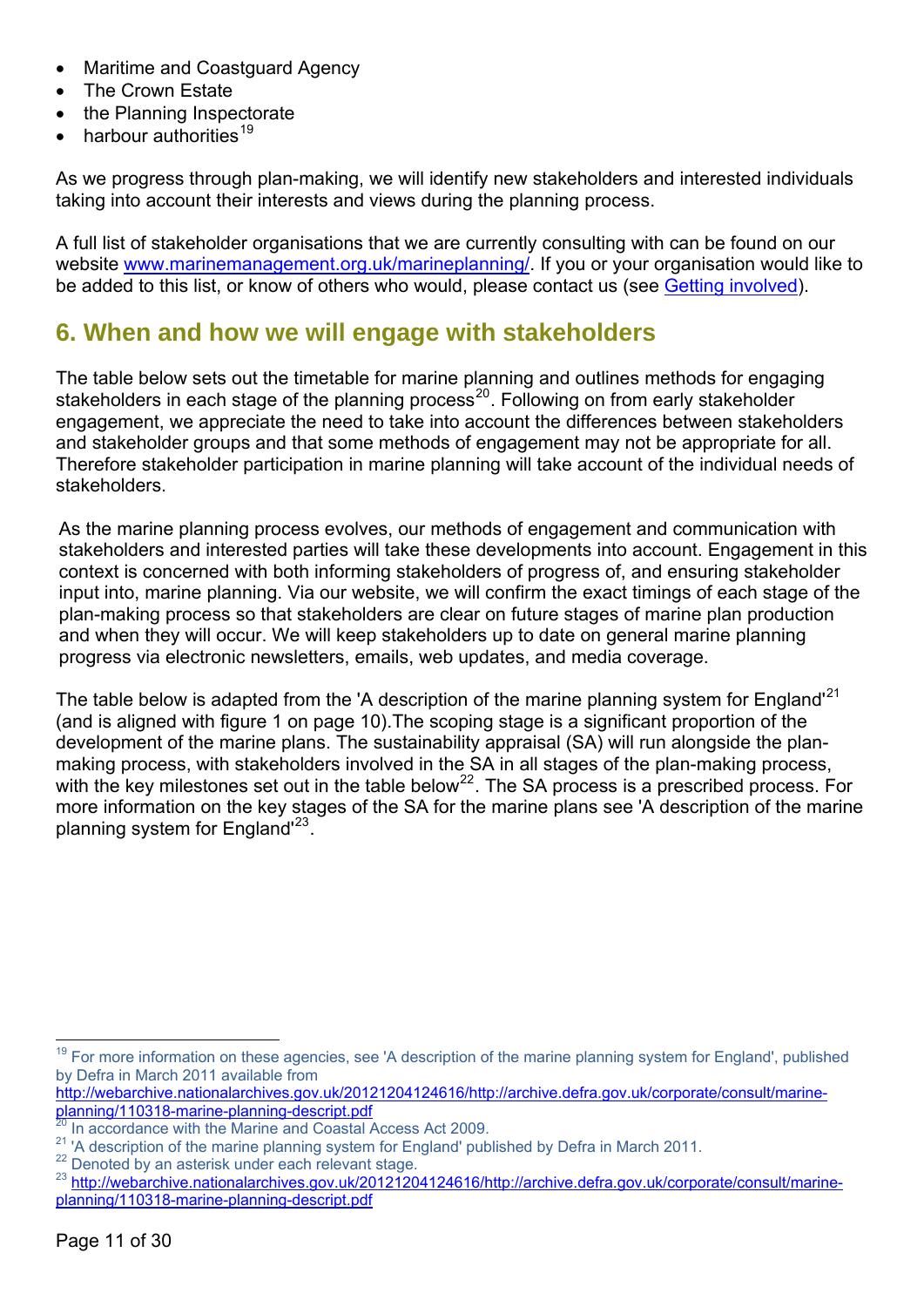#### **Our experience in the East – up to formal draft plan consultation**

Since planning began in the East, and based on the East plan areas SPP, we have carried out many stakeholder events, provided many opportunities for involvement in the draft plan and carried out informal consultations on the different stages. Some of these include:

- five series of stakeholder workshops attended by over 300 people
- 350 one-to-one meetings with marine sector reps, such as, offshore wind, fishing, recreation, aggregates and cabling, MPs
- local liaison officers based in Lowestoft and Grimsby met with many local stakeholders, attended their meetings and events
- 12 public drop-in sessions across the East attended by over 600 people
- specific groups or forums, such as local authority elected members, Local Government Association, IFCAs
- international workshops with France, Belgium, Netherlands, Germany and Denmark
- informal consultations on plan stages more than 2,000 comments from 70 different organisations in 2012

#### **Table 1: Indicative key stages of the marine plan-making process and stakeholder engagement**

| Marine planning stages and<br>stakeholder engagement                                                                                            | <b>Methods for engagement</b>                                                                                                                                                                                                                                                   | <b>Estimated</b><br>timing                          |  |  |
|-------------------------------------------------------------------------------------------------------------------------------------------------|---------------------------------------------------------------------------------------------------------------------------------------------------------------------------------------------------------------------------------------------------------------------------------|-----------------------------------------------------|--|--|
|                                                                                                                                                 | 1. Development and adoption of the SPP                                                                                                                                                                                                                                          |                                                     |  |  |
| • Engagement on the draft<br><b>SPP</b>                                                                                                         | We held workshops in January 2013 with<br>stakeholders to get input into the draft SPP about<br>who we engage with, when we engage and how<br>we engage during the plan-making process.<br>The published SPP will be available online with<br>hard copies available on request. | Winter<br>2012/13 for<br>adoption in<br>spring 2013 |  |  |
| 2. Gathering evidence and issues identification                                                                                                 |                                                                                                                                                                                                                                                                                 |                                                     |  |  |
| • Stakeholders to input on<br>plan areas evidence and data<br>• Stakeholders to input into<br>plan areas issues                                 | Continued engagement through events and<br>updates (such as two-monthly electronic<br>newsletter) to seek the views and input from<br>stakeholders and interested parties.                                                                                                      | Winter 2013<br>onwards                              |  |  |
| identification and the matters<br>to be included in the marine<br>plans <sup>24</sup>                                                           | For key elements of this stage we will be adopting<br>a wide range of methods of engagement and<br>communication.                                                                                                                                                               |                                                     |  |  |
| • Sustainability appraisal<br>(SA) Stage A - Consultation<br>with designated strategic<br>environmental assessment<br>(SEA) consultation bodies | Our engagement process may include:<br>workshops<br>$\bullet$<br>targeted meetings and events<br>$\bullet$<br>web portal<br>$\bullet$                                                                                                                                           |                                                     |  |  |

<span id="page-13-0"></span><sup>24</sup> Marine and Coastal Access Act 2009, Schedule 6, Section 6(4 and 5)).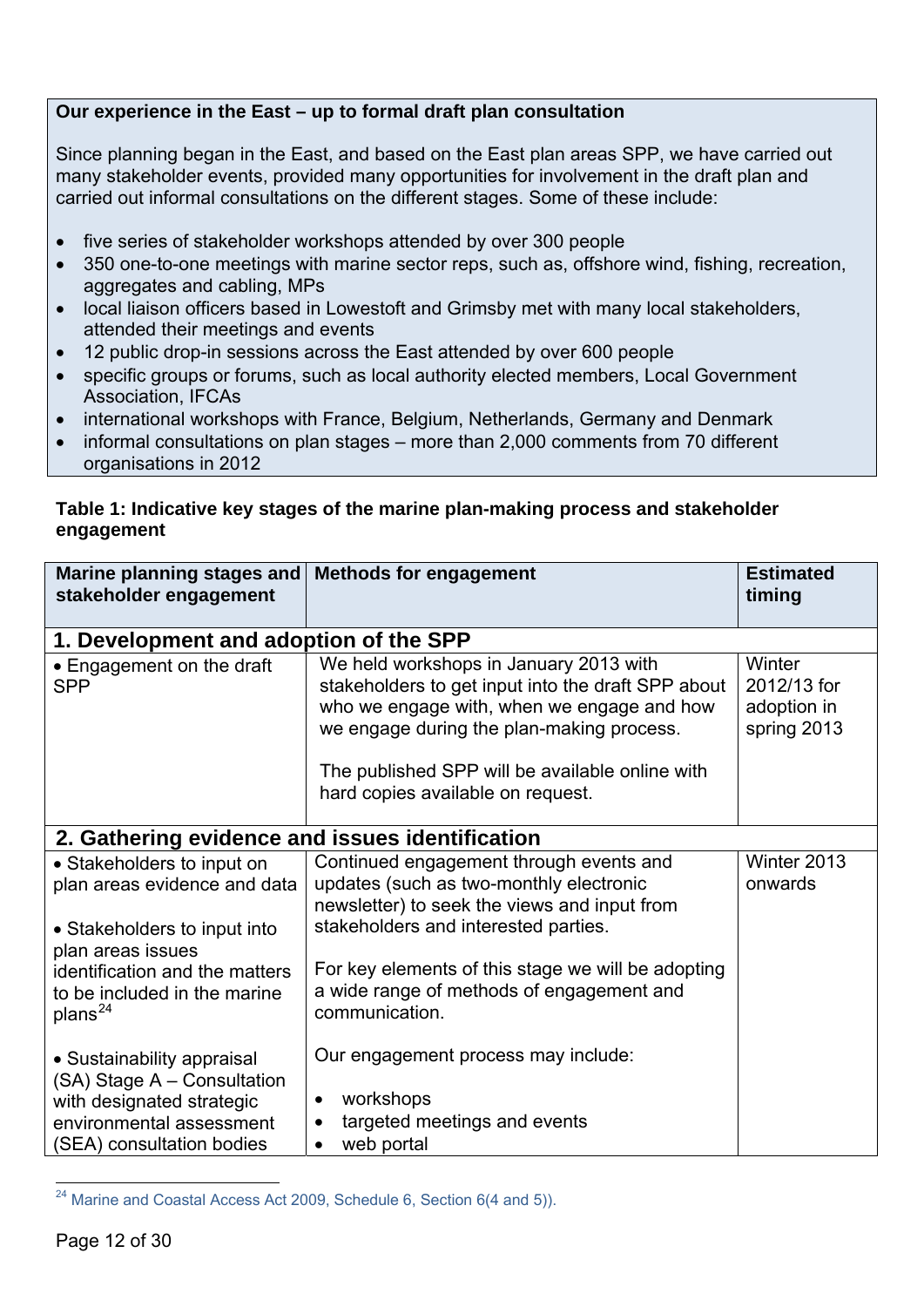| Marine planning stages and<br>stakeholder engagement                                    | <b>Methods for engagement</b>                                                                                                                                                                                                                                                                                                                                                                                                                                                                                                                                                                                                                                                                  | <b>Estimated</b><br>timing                               |  |  |
|-----------------------------------------------------------------------------------------|------------------------------------------------------------------------------------------------------------------------------------------------------------------------------------------------------------------------------------------------------------------------------------------------------------------------------------------------------------------------------------------------------------------------------------------------------------------------------------------------------------------------------------------------------------------------------------------------------------------------------------------------------------------------------------------------|----------------------------------------------------------|--|--|
| and other relevant<br>stakeholders on the scope of<br>the SA                            | one-to-one meetings<br>$\bullet$<br>exhibitions and drop-in sessions<br>$\bullet$<br>attendance at stakeholder meetings<br>٠<br>questionnaires<br>$\bullet$<br>web updates<br>newsletters<br>sending out information via stakeholder groups<br>(as set out in section 5)<br>using MMO Connect online consultation tool<br>use of social media such as Facebook and<br>Twitter for updates and discussion.<br>For plan area issues and the matters to be<br>included in the draft plans, consultation will be<br>carried out for a minimum of 28 days, inviting<br>people to make representations. Representations<br>must be made to the MMO in writing.                                       |                                                          |  |  |
|                                                                                         | 3. Defining the plan areas vision and setting plan objectives                                                                                                                                                                                                                                                                                                                                                                                                                                                                                                                                                                                                                                  |                                                          |  |  |
| • Stakeholders to input plan<br>areas vision and objectives                             | Continued engagement through events and<br>updates to seek the views from stakeholders and<br>interested parties.<br>For key elements of this stage we will be adopting<br>a range of methods of engagement and<br>communication.<br>Our engagement process may include:<br>workshops<br>web portal<br>one-to-one meetings<br>exhibitions and drop in sessions<br>$\bullet$<br>attendance at stakeholder meetings<br>questionnaires<br>$\bullet$<br>web updates<br>newsletters<br>sending out information via stakeholder groups<br>(as set out in section 5)<br>using MMO Connect online consultation tool<br>use of social media such as Facebook and<br>Twitter for updates and discussion. | Vision and<br>objectives-<br>summer to<br>winter 2013/14 |  |  |
| 4. Options and plan policy development (including developing SA Report)                 |                                                                                                                                                                                                                                                                                                                                                                                                                                                                                                                                                                                                                                                                                                |                                                          |  |  |
| • Stakeholders to input in to<br>plan options and policies<br>• MMO to draft the marine | Continued engagement through events and<br>updates to seek the views from stakeholders and<br>interested parties.<br>For key elements of this stage we will be adopting                                                                                                                                                                                                                                                                                                                                                                                                                                                                                                                        | Options<br>development<br>spring to<br>summer 2014       |  |  |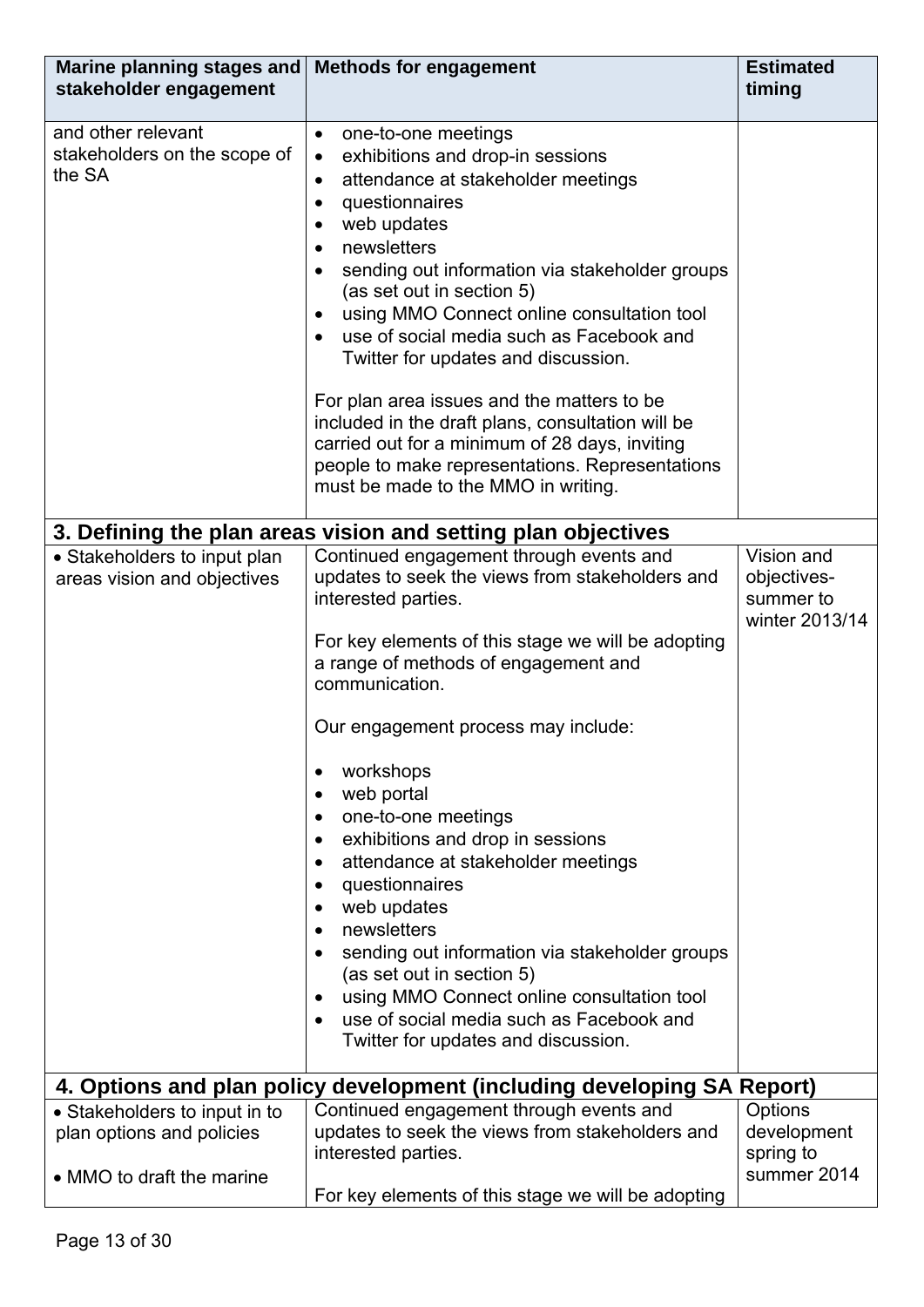| Marine planning stages and<br>stakeholder engagement                                                                                                                                                                                                     | <b>Methods for engagement</b>                                                                                                                                                                                                                                                                                                                                                                                                                                                                                                                                                                                                                                                                                                                                                                                                                                                                                                     | <b>Estimated</b><br>timing                              |
|----------------------------------------------------------------------------------------------------------------------------------------------------------------------------------------------------------------------------------------------------------|-----------------------------------------------------------------------------------------------------------------------------------------------------------------------------------------------------------------------------------------------------------------------------------------------------------------------------------------------------------------------------------------------------------------------------------------------------------------------------------------------------------------------------------------------------------------------------------------------------------------------------------------------------------------------------------------------------------------------------------------------------------------------------------------------------------------------------------------------------------------------------------------------------------------------------------|---------------------------------------------------------|
| plans<br>• Stakeholders input in<br>drafting the delivery<br>framework, including<br>implementation bodies and<br>indicators to monitor                                                                                                                  | a range of methods of engagement and<br>communication.<br>Our engagement process may include:<br>workshops<br>$\bullet$<br>web portal<br>$\bullet$<br>one-to-one meetings<br>$\bullet$<br>exhibitions and drop in sessions<br>$\bullet$<br>attendance at stakeholder meetings<br>questionnaires<br>$\bullet$<br>web updates<br>newsletters<br>sending out information via stakeholder groups<br>(as set out in section 5)<br>using MMO Connect online consultation tool<br>use of social media such as Facebook and<br>Twitter for updates and discussion.<br>Note: time is required to draft and refine the<br>marine plans before the next stage of public<br>consultation. Therefore there may be a period<br>where engagement is limited at this point.<br>However, we will keep you informed and up to<br>date as to progress of the plans through regular<br>communication mentioned above.                                 | Plan policy<br>development-<br>summer to<br>autumn 2014 |
|                                                                                                                                                                                                                                                          |                                                                                                                                                                                                                                                                                                                                                                                                                                                                                                                                                                                                                                                                                                                                                                                                                                                                                                                                   |                                                         |
| • Invitation to stakeholders<br>and general public to make<br>representations as to the<br>proposals included in the<br>consultation draft plans<br>• SA stage $D$ – Consult the<br>public and designated SEA<br>consultation bodies on the<br>SA report | 5. Public consultation on draft plans (including SA report)<br>Formal minimum 12 week public consultation<br>Engagement through events and updates to seek<br>the views from stakeholders and interested<br>parties on the consultation draft plans.<br>We will notify stakeholders and interested parties<br>of the consultation draft in the following way:<br>localised press releases<br>٠<br>email notifications<br>$\bullet$<br>web-based consultation<br>$\bullet$<br>electronic newsletters<br>$\bullet$<br>hard copies at coastal offices and on request<br>$\bullet$<br>notification through social media such as<br>$\bullet$<br><b>Facebook and Twitter</b><br>sending out information via stakeholder<br>$\bullet$<br>groups (as set out in section 5)<br>using MMO Connect online consultation tool<br>$\bullet$<br>public drop-in sessions<br>targeted events<br>Representations on the consultation draft must be | Winter 2014 to<br>spring 2015<br>$(12 \text{ weeks})$   |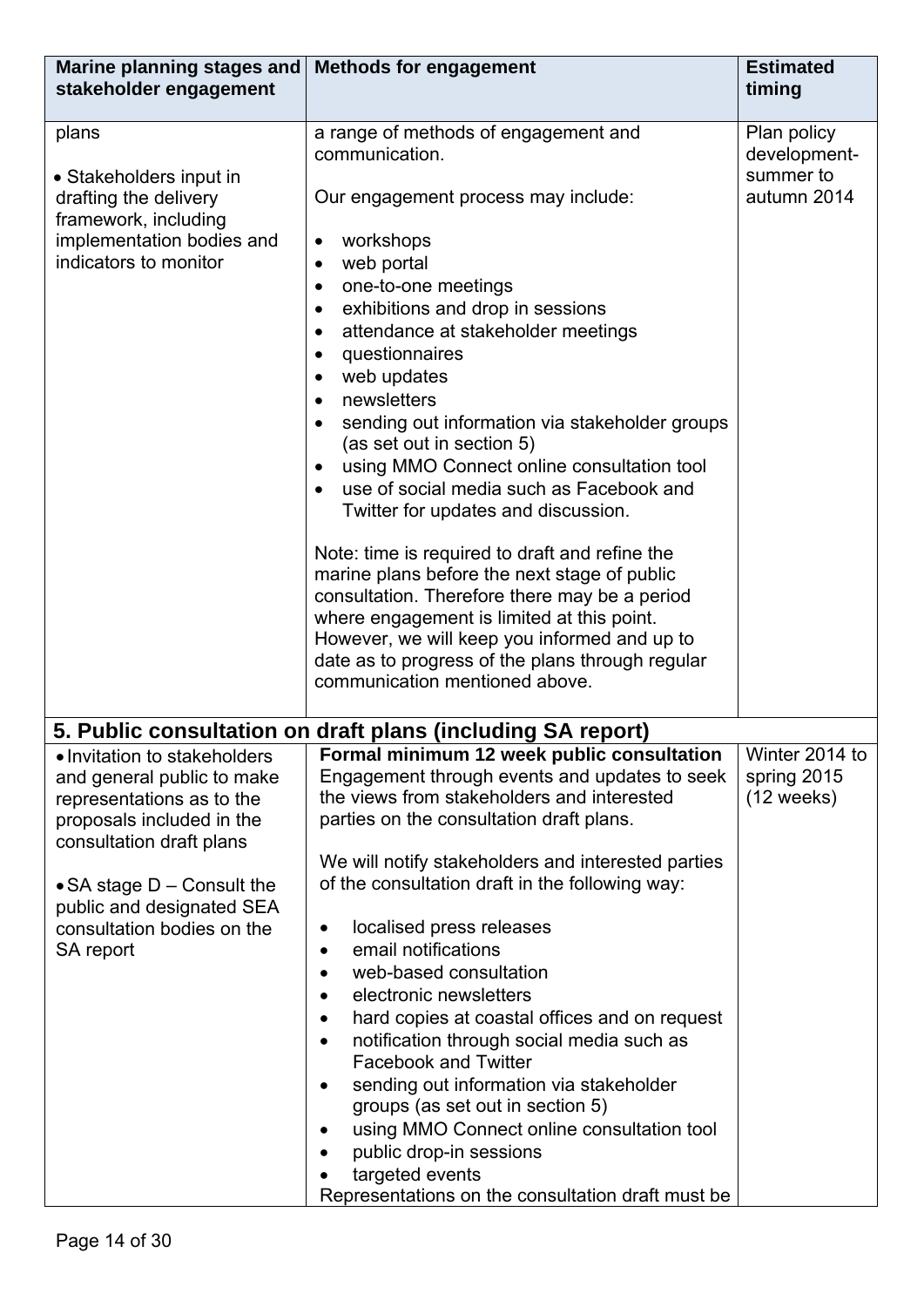<span id="page-16-0"></span>

| Marine planning stages and<br>stakeholder engagement                                              | <b>Methods for engagement</b>                                                                                                                                                                                                                                                                                      | <b>Estimated</b><br>timing          |  |  |
|---------------------------------------------------------------------------------------------------|--------------------------------------------------------------------------------------------------------------------------------------------------------------------------------------------------------------------------------------------------------------------------------------------------------------------|-------------------------------------|--|--|
|                                                                                                   | made in writing via MMO connect online<br>consultation tool, by email or letter within the 12-<br>week period.                                                                                                                                                                                                     |                                     |  |  |
| 6. Analysis of comments from consultation and amendment of draft marine<br>plans (up to 12 weeks) |                                                                                                                                                                                                                                                                                                                    |                                     |  |  |
| 7. Independent Investigation (if required)                                                        |                                                                                                                                                                                                                                                                                                                    |                                     |  |  |
| Engagement to be<br>determined                                                                    | A guidance note setting out the process for<br>independent investigation has been produced by<br>the Planning Inspectorate and Defra. It is<br>available from the Planning Inspectorate website<br>at<br>www.planningportal.gov.uk/uploads/pins/marine<br>plans independent investigation.pdf                      | Summer 2015<br>(if required)        |  |  |
|                                                                                                   | 8. Adoption and publication of the marine plans <sup>25</sup>                                                                                                                                                                                                                                                      |                                     |  |  |
| Stakeholders to be<br>informed of the adoption and<br>publication of the marine<br>plans.         | Stakeholders will be alerted to the adoption and<br>publication of the marine plans through:<br>launch event<br>$\bullet$<br>media and press<br>$\bullet$<br>email notifications<br>newsletters<br>details and relevant documents on MMO<br>website<br>hard copies at coastal offices and on request.<br>$\bullet$ | Winter 2015                         |  |  |
| 9. Implementation and review (ongoing process after adoption)                                     |                                                                                                                                                                                                                                                                                                                    |                                     |  |  |
| • Engagement yet to be<br>determined                                                              |                                                                                                                                                                                                                                                                                                                    | After plan<br>adopted by<br>the SoS |  |  |

## **Making a representation on the draft marine plans (formal public consultationstage 5 above)**

At each possible stage of plan-making (as set out above) we will make draft plan text available on our website and invite stakeholders to comment on them, where appropriate<sup>[26](#page-16-2)</sup>. When we are consulting or seeking representations at certain stages of the marine plans, we will clearly set out how long you have to make your views known and how best to do so. Comments at each of these stages must be made in writing via MMO Connect consultation tool, by email or letter.

Formal public consultation will take place for a minimum of 12 weeks and will be carried out via email and using web-based consultation rather than paper consultation documents. However, we are keen to include as many people as possible and for those who do not have access to computers or web material; we can provide paper versions of any consultation document on request.

1

<span id="page-16-1"></span><sup>&</sup>lt;sup>25</sup> The Secretary of State (SoS) decides to adopt the marine plans and they are developed in collaboration with sponsoring departments.

<span id="page-16-2"></span>There may be no draft text available during the very early stages of the plan as the focus will be on collection and collation of information and evidence.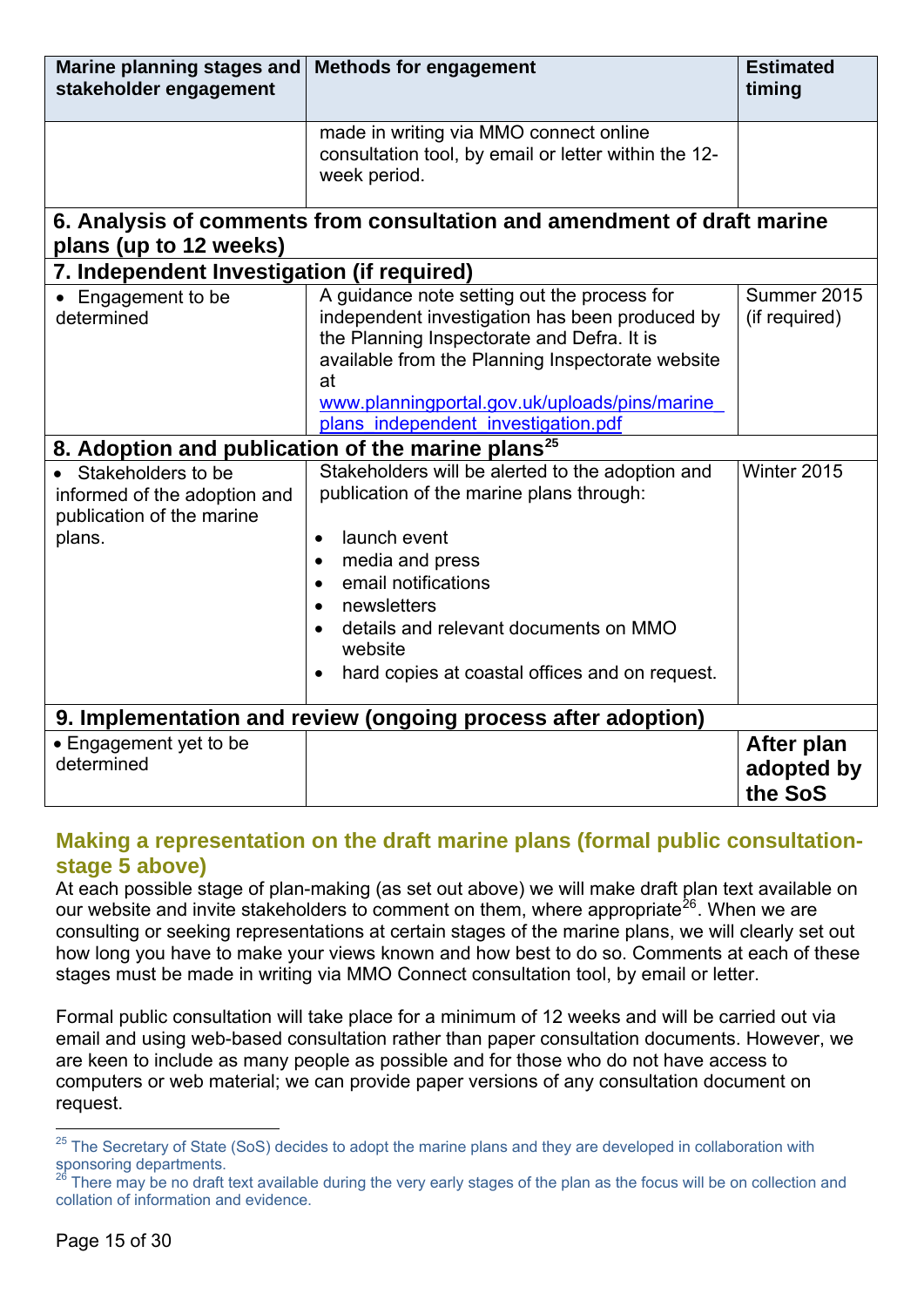#### <span id="page-17-0"></span>**Please be aware that any representations made on the draft marine plans may be included as part of the Independent Investigation and used as evidence.**

More information on the process of independent investigation is available on the Planning Inspectorate website and can be viewed at www.planningportal.gov.uk/uploads/pins/marine\_plans\_independent\_investigation.pdf

# **7. What will we do with your views and comments?**

Whenever we carry out stakeholder engagement on the planning process or the content of draft plans we will provide general feedback on the views and representations made. Feedback is published on our website, where questions are not attributed to an individual stakeholder. Publishing our response to feedback is understood to be fundamental to the success of plan development, in addition to our duty to maintain transparency throughout the marine planning process.

Feedback to stakeholders may take various forms such as updates on the marine planning website, newsletters and information bulletins. We will also produce a summary of consultation where appropriate.

All stakeholder input will be taken into consideration in plan-making. However the marine planning system must integrate different views on current and future needs within the plan areas, in addition to factors such as legal constraints and the need to operate within national government policies.

We will ensure we are clear with stakeholders as to how decisions will be made within the marine planning process. This includes showing where stakeholder input has shaped the plans, and acknowledgment where the need to balance the wide range of views and overriding factors and constraints have restricted changes to the plan. It is a requirement under the MCAA that we publish a summary of the differences between the draft plans which were subject to formal consultation and the final adopted plan text including a statement of the reasons for any changes $^{27}$  $^{27}$  $^{27}$ .

While we recognise that within the planning process some stakeholder input may not result in an alteration to the plan itself (for the reasons outlined above), we trust that all parties understand that any plan is unlikely to satisfy everyone and some degree of compromise will be required.

## **Review and revision to the SPP**

The MMO began marine planning in 2011 and the process continues to develop. It is not a static process and is dynamic and evolving in nature. As we progress, it is possible that changes may be made to the SPP to reflect the views of stakeholders and to ensure their full participation to meet the overall aims of marine planning. Any significant revisions to the SPP would need to be approved by Government, and any changes to the content of the SPP will be publicised to stakeholders.

1

<span id="page-17-1"></span> $27$  Marine and Coastal Access Act (2009) Schedule 6, 11(2) available at www.legislation.gov.uk/ukpga/2009/23/contents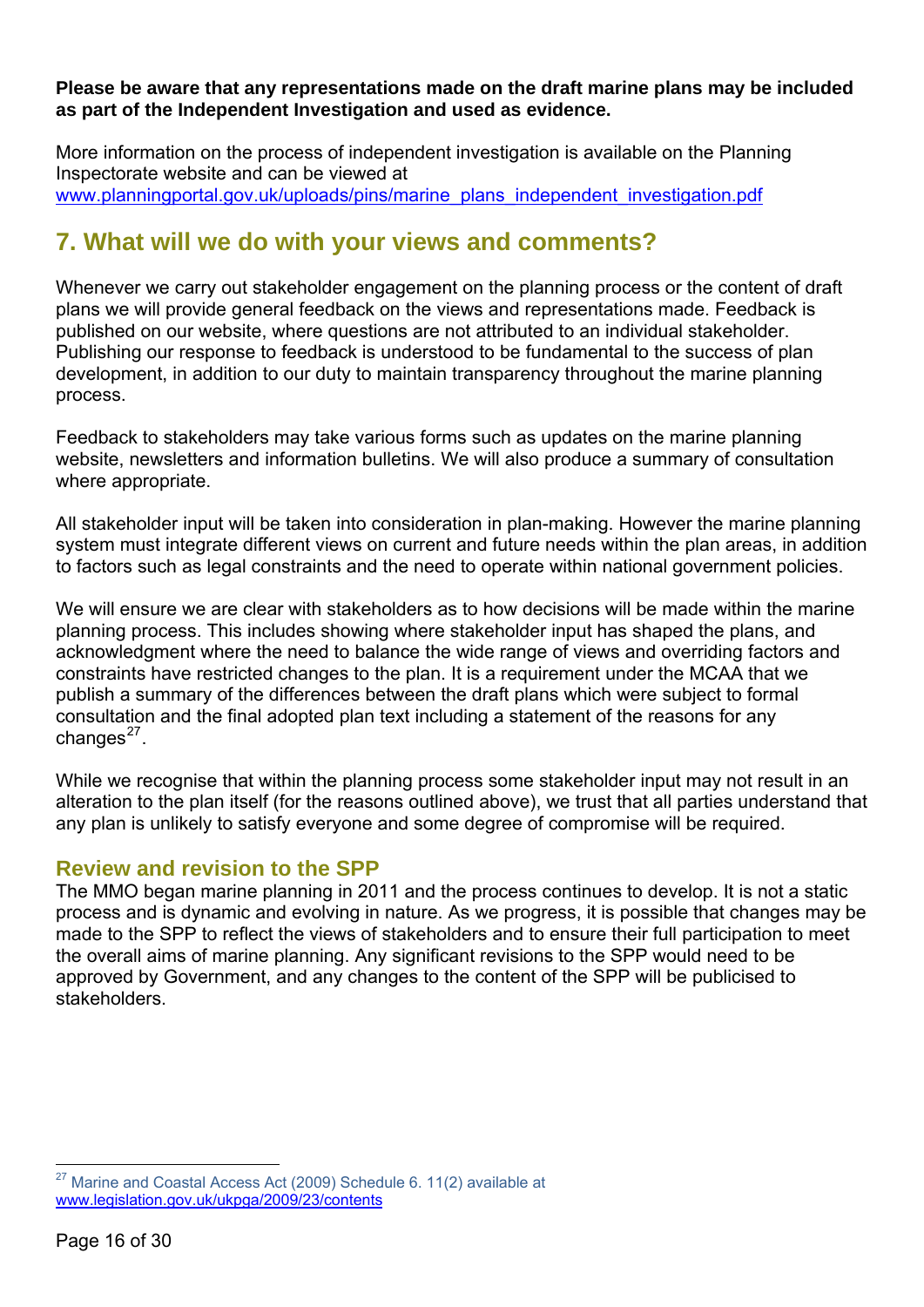#### **Contact us**

If you would like to get involved in marine planning, be added to our contact database or would like to talk to a marine planner, please get in touch with the MMO's Marine Planning Team:

Email: [planning@marinemanagement.org.uk](mailto:planning@marinemanagement.org.uk)

Tel: 0191 376 2790 Or contact your local coastal offices:

By post: Marine Planning Team Brixham: 01803 853 383 Marine Management Organisation Poole: 01202 677 539 Lancaster House **Portsmouth: 02392 864 917** Hampshire Court Shoreham: 01273 424 849<br>NE4 7YH

Hastings: 01424 424 109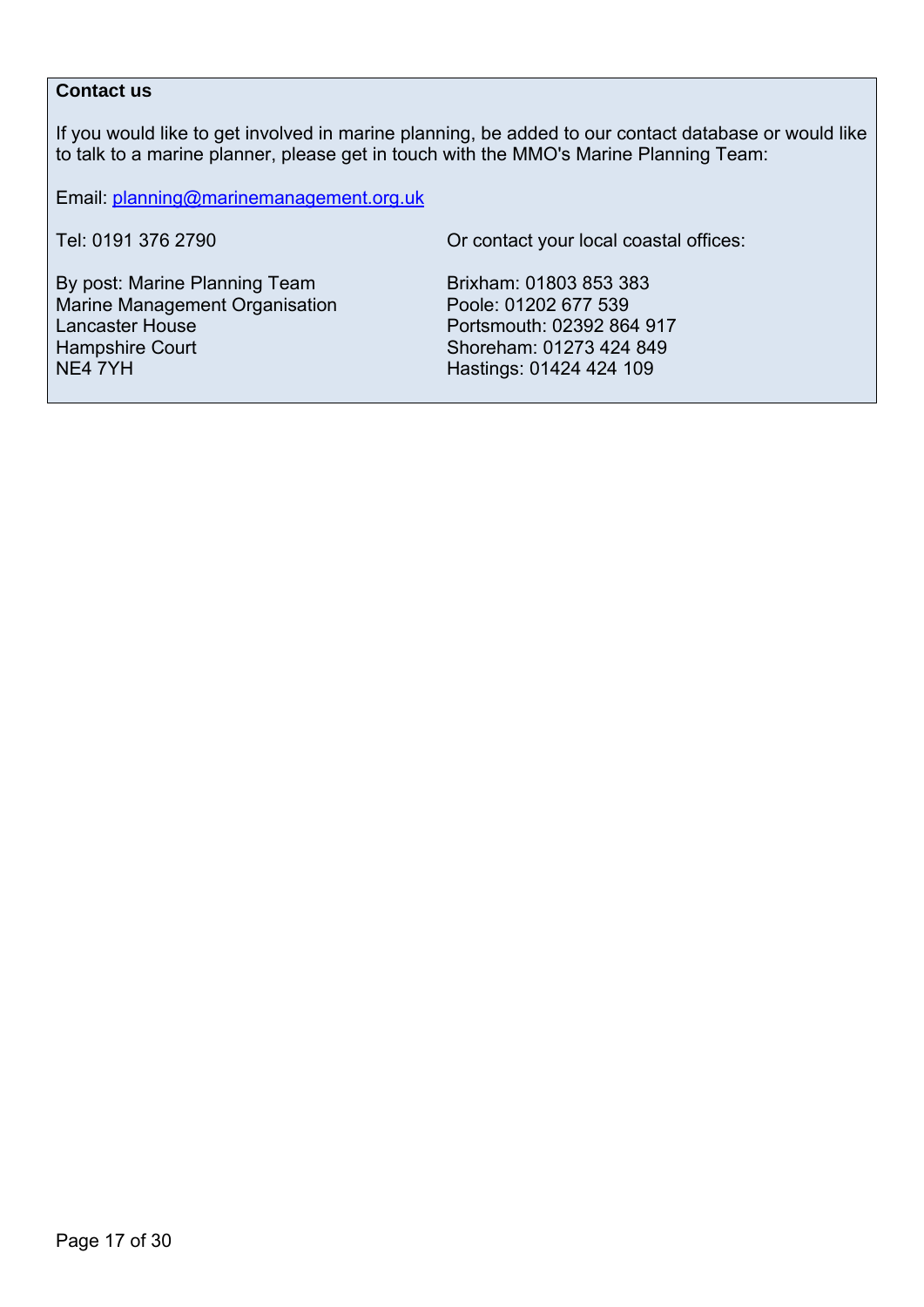# <span id="page-19-0"></span>**Glossary of terms**

**Activities** – A general term that encompasses development, uses and other activities. Examples of 'non-development' activities might include fishing or recreation.

**Development** – Built infrastructure and 'activities' as defined in Section 66 of the Marine and Coastal Access Act 2009 and other legislation, for example oil and gas activities (under Petroleum Act 1998) and carbon dioxide storage (under Energy Act 2008). Includes nationally significant infrastructure projects (NSIPs) under the Planning Act 2008 (c.29). The definition is analogous to that in Section 55 of the Town and Country Planning Act 1990 of "carrying out of building, engineering, mining or other operations in, on, over or under land, or the making of any material change in the use of any buildings or other land". Encompasses, but is not restricted to, what is sometimes commonly called 'development'. Examples include built or fixed structures, such as a gas platform or a wind farm comprising pilings, turbines, and associated structures (convertor stations), and activities such as aggregate extraction, maintenance dredging or removals for scientific sampling.

**Evidence** – For the purpose of marine planning evidence includes policy, data, information, surveys, maps, and other relevant information and data.

**Implementation plan** – Will ensure that those responsible for implementation are aware of exactly which activities are required, by whom and by when.

**Independent investigation** – Once a marine plan authority has published a consultation draft of the marine plans they must consider whether to appoint an independent person (outside of the plan authority) to investigate the marine plans' proposals and to provide a report on their recommendations for changes. (Paragraph 13, Schedule 6, MCAA 2009)

**Local planning authority** – An organisation that has powers under the Town and Country Planning Act 1990 to determine applications for planning permission and prepare development plans for its area. In England local planning authorities are: (1) district councils, (2) London borough councils, (3) metropolitan district councils, (4) county councils in relation to any area in England for which there is no district council, (5) the Broads Authority. A National Park authority is the local planning authority for the whole of its area.

**Marine conservation zone (MCZ)** – The MCAA provided powers to create a new type of marine protected area (MPA), known as marine conservation zones (MCZ) in all UK waters (except the Scottish and Northern Ireland inshore areas) to contribute to a network of MPAs in all UK waters. They can be designated for the purposes of conserving marine flora or fauna, marine habitats or features of geological or geomorphologic interest.

**Monitoring plan** – Describes the processes by which progress against marine plan policies and objectives will be measured, identifying the role of any agencies which will be required to contribute to progress assessment.

#### **Nautical mile**

A nautical mile is a unit of distance used in marine navigation and marine forecasts.

**Objectives** – Objectives form the link between the vision and the detailed strategy, including policies. An objective is a statement of desired outcomes or observable behavioural changes that represent the achievement of a goal.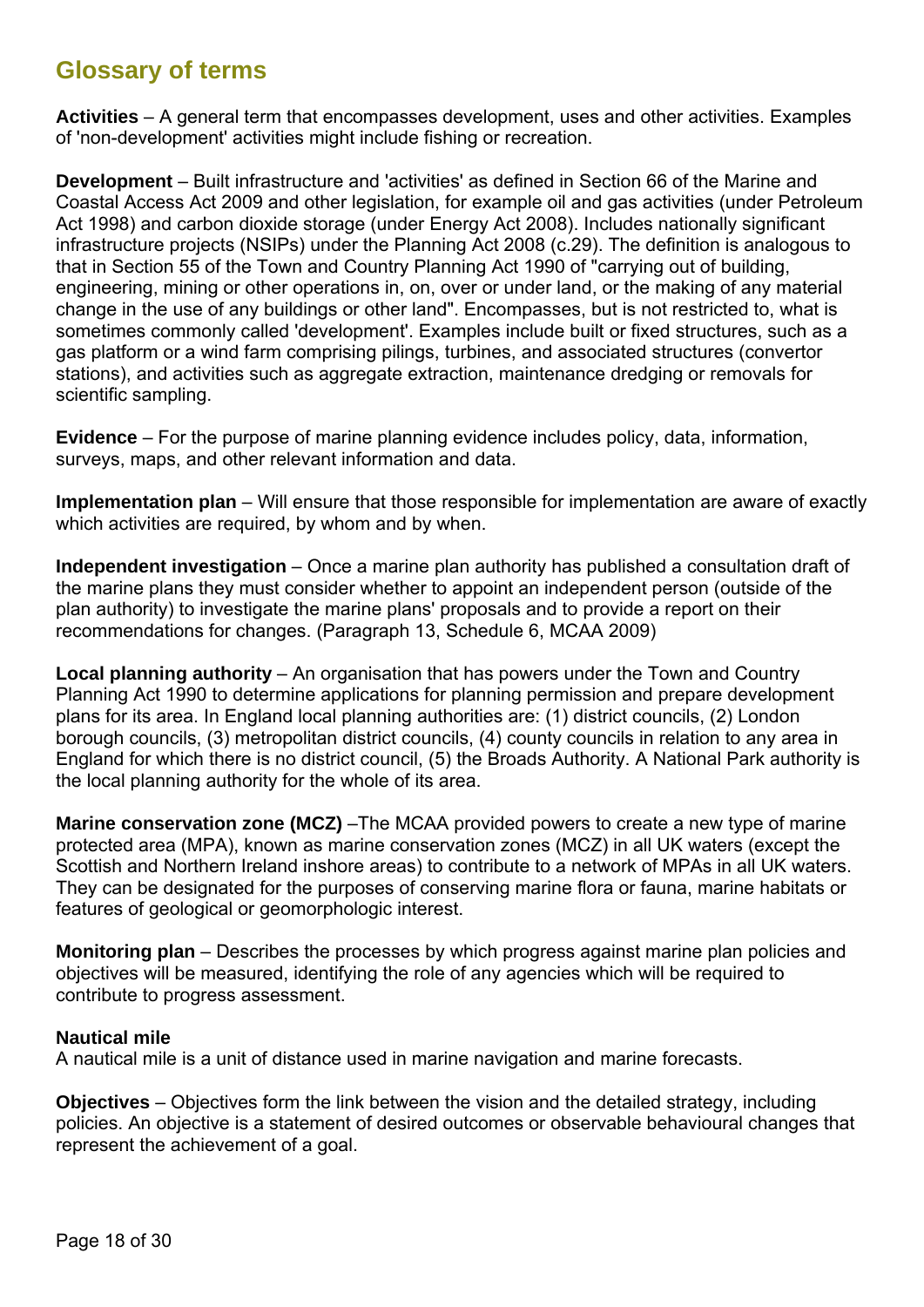**Options** – In planning terms, this is the part of the planning process for considering different ways of achieving the objectives of a plan and addressing its key issues.

#### **Policy**

The marine plans will interpret and present the Government's policies and objectives for UK waters, as set out in the Marine Policy Statement, into a clear spatial, temporal and local expression of policy.

**Proposals** – A general term, usually for something new but could also be for a change, which includes development, activities and management measures (unless specified otherwise). It encompasses 'applications' or 'applicant'.

**Public authority** – This means a minister of the Crown, a public office-holder or a public body. (Section 322(1) of the MCAA 2009). A "public body" includes government departments, The Crown Estate, local authorities, local planning authorities, IFCAs and statutory undertakers. A "public office holder" means a person holding an office under the Crown, an office created by an act or devolved legislation, or an office paid for by Parliament. Public authorities are responsible for ensuring that relevant decisions take appropriate account of the marine plans and plan policies.

**Regulatory authorities** – Those public authorities that make authorisation or enforcement decisions. Includes those that determine applications for a licence (or equivalent) such as the MMO (delegated powers) under MCAA 2009 (Part 4) or Secretary of State for Department of Energy and Climate Change (DECC) in relation to licences for oil and gas activities under the Petroleum Act 1998. Also includes authorities making other kinds of authorisations, such as consents (Environment Agency), or permissions (local planning authorities). The term encompasses the relevant Secretary of State (SoS) in relation to decisions on NSIPs, for example the SoS for Transport in relation to ports.

#### **Strategic environmental assessment (SEA)**

A strategic environmental assessment is a generic term used to describe environmental assessment as applied to policies, plans and programmes. The European SEA directive (2001/42/EC) requires a formal environmental assessment of certain plans and programmes, including those in the field of marine planning.

**Sustainability appraisal** – The purpose of the sustainability appraisal (SA) is to promote more sustainable development by checking and testing a plan, policy or programme for the quality and robustness of its environmental, social and economic content. Sustainability appraisal is iterative and must be closely linked with the plan-making process.

**Sustainable development** – Development that meets the needs of the present, without compromising the ability of future generations to meet their own needs.

**Vision** – The vision defines the desired or intended future state of the plan areas in strategic terms. The vision is the long-term view describing how the stakeholders would like the marine area look like in future.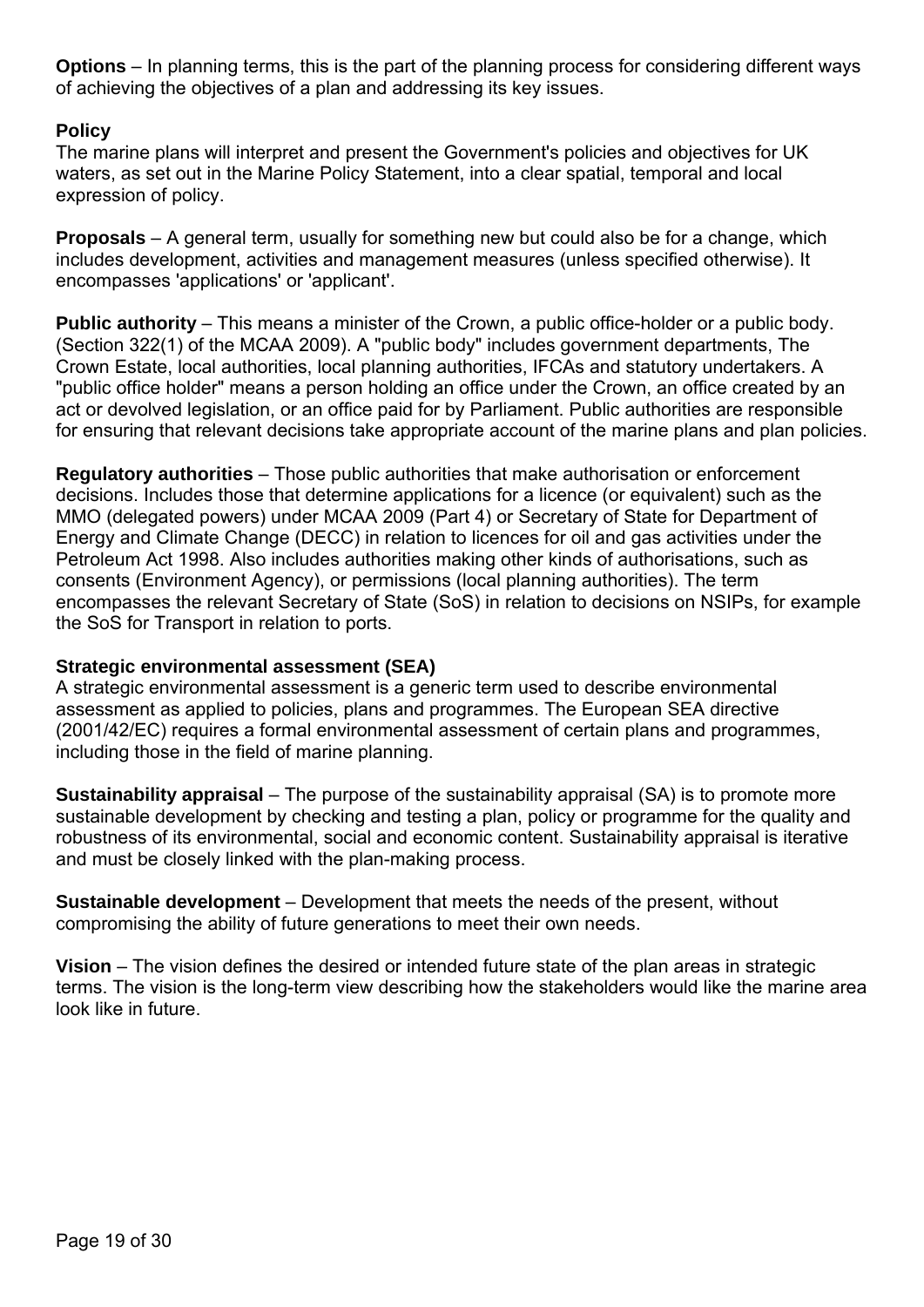# <span id="page-21-0"></span>**List of acronyms used in marine planning**

**AONB** – Areas of outstanding natural beauty **CCS** – Carbon capture and storage **Cefas** – Centre for Environment, Fisheries and Aquaculture Science **DCLG** – Department for Communities and Local Government **DECC** – Department of Energy and Climate Change **Defra** – Department for Environment, Food and Rural Affairs **EA** – Environment Agency **EIA** – Environmental impact assessment **EMP** – Estuary management plan **IA** – Impact assessment **ICZM** – Integrated coastal zone management **IFCA** – Inshore fisheries and conservation authorities **JNCC** – Joint Nature Conservation Committee **LDF** – Local development framework **LDO** – Local development order **LPA** – Local planning authorities **MCAA** – Marine and Coastal Access Act 2009 **MCZ** – Marine conservation zones **MMO** – Marine Management Organisation **MOD** – Ministry of Defence **MPA** – Marine protected areas **MPS** – Marine Policy Statement **MSCC** – Marine Science Coordination Committee **MSFD** – Marine Strategy Framework Directive **NP** – National park **NPPF** – National Planning Policy Framework **NPS** – National Policy Statements **OWF** – Offshore wind farms **RBMP** – River basin management plan **SA** – Sustainability appraisal **SEA** – Strategic environmental assessment **SMP** – Shoreline management plan **SNCB** – Statutory nature conservation bodies **TCE** – The Crown Estate

**VMS** – Vessel monitoring system

**WFD** – Water Framework Directive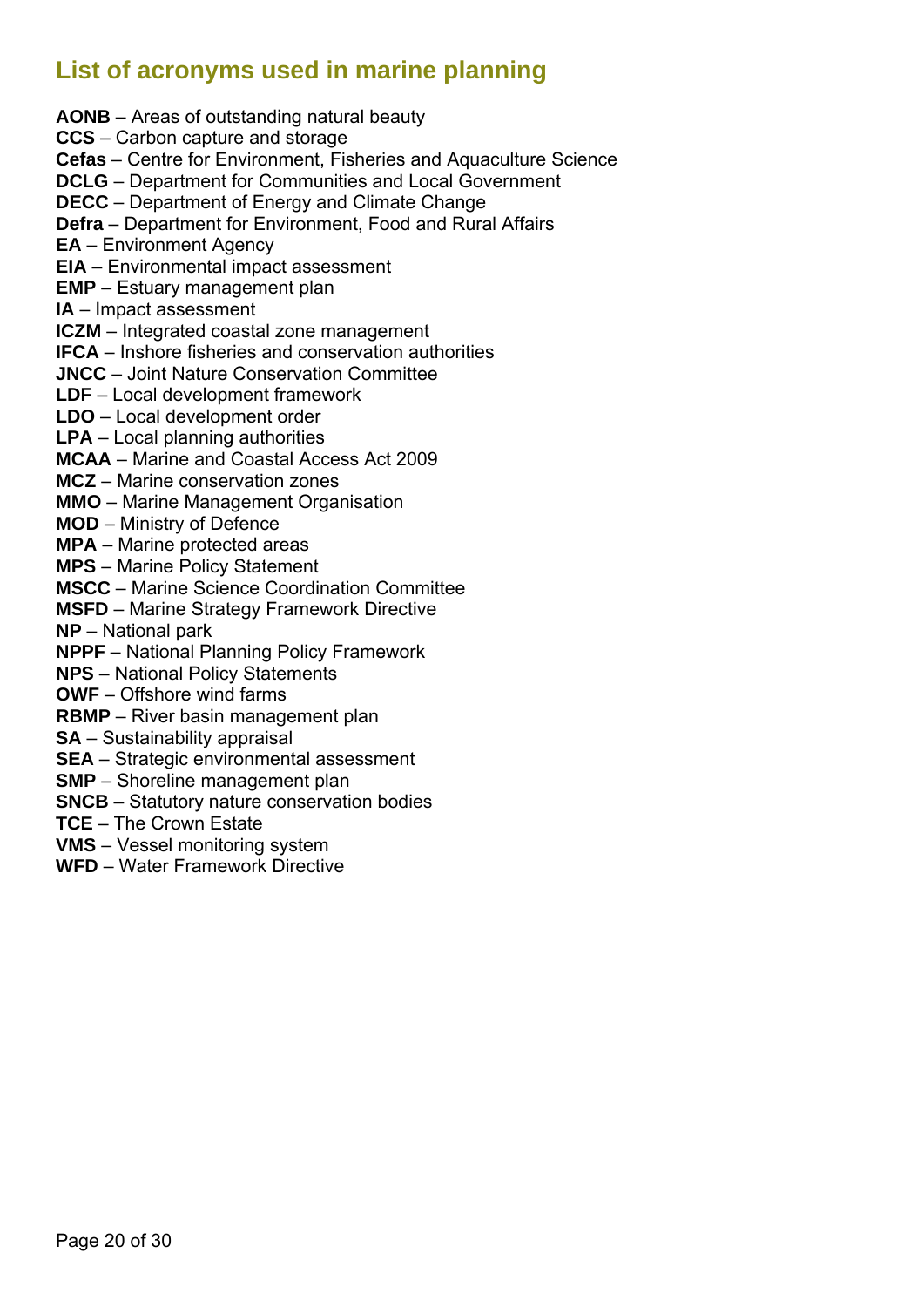# <span id="page-22-0"></span>**Appendix 1: List of current MMO stakeholder organisations and groups (March 2013)**

This list will be regularly reviewed and updated and available on [www.marinemanagement.org.uk/marineplanning/](http://www.marinemanagement.org.uk/marineplanning/)

AB Watersports Adams Hendry Consulting Ltd Adur Council Adur District Council Adventure College Aldeburgh Yacht Club Alderney Commission for Renewable Energy Angling Trust Aquafish Solutions Ltd. Arun Council Arundel and South Downs County Constituency AS Watersports ATKINS Australia – Australian Conservation Foundation Australia – Government of South Australia, Department of Environment and Natural Resources Australia – Victoria, Planning Pannels Victoria Baker Academy (Ant Baker) Bantham Surfing Academy Bass Anglers' Sportfishing Society Beaulieu River Belgian – Magnificent Surroundings Belgium – Belgian Federal Public Service for Mobility and Transport, Director General (Maritime Transport) Belgium – Department for the Marine Environment Belgium – Federal Public Service for Health, Food Chain Safety and Environment Belgium – Kabinet Johan VANDE LANOTTE, Vice Eerste Minister, Minister van Economie, Consumenten en Noordzee Belgium – MUMM Belgium − VLIZ Bembridge Angling Club Bembridge Harbour Bexhill and Battle County Constituency Biritish Geological Survey Department of Buisness Innovation and Skills BK Kayaking BKA BMT Group Ltd BN1 Kitesurfing Boardwalkers Malibu Surf Club Body Board UK Bognor Regis and Littlehampton County Constituency Bond Pearce LLP Bone Idol Borough of Poole Bournemouth & Poole Kitesurf Club Bournemouth Canoes Bournemouth Council

Page 21 of 30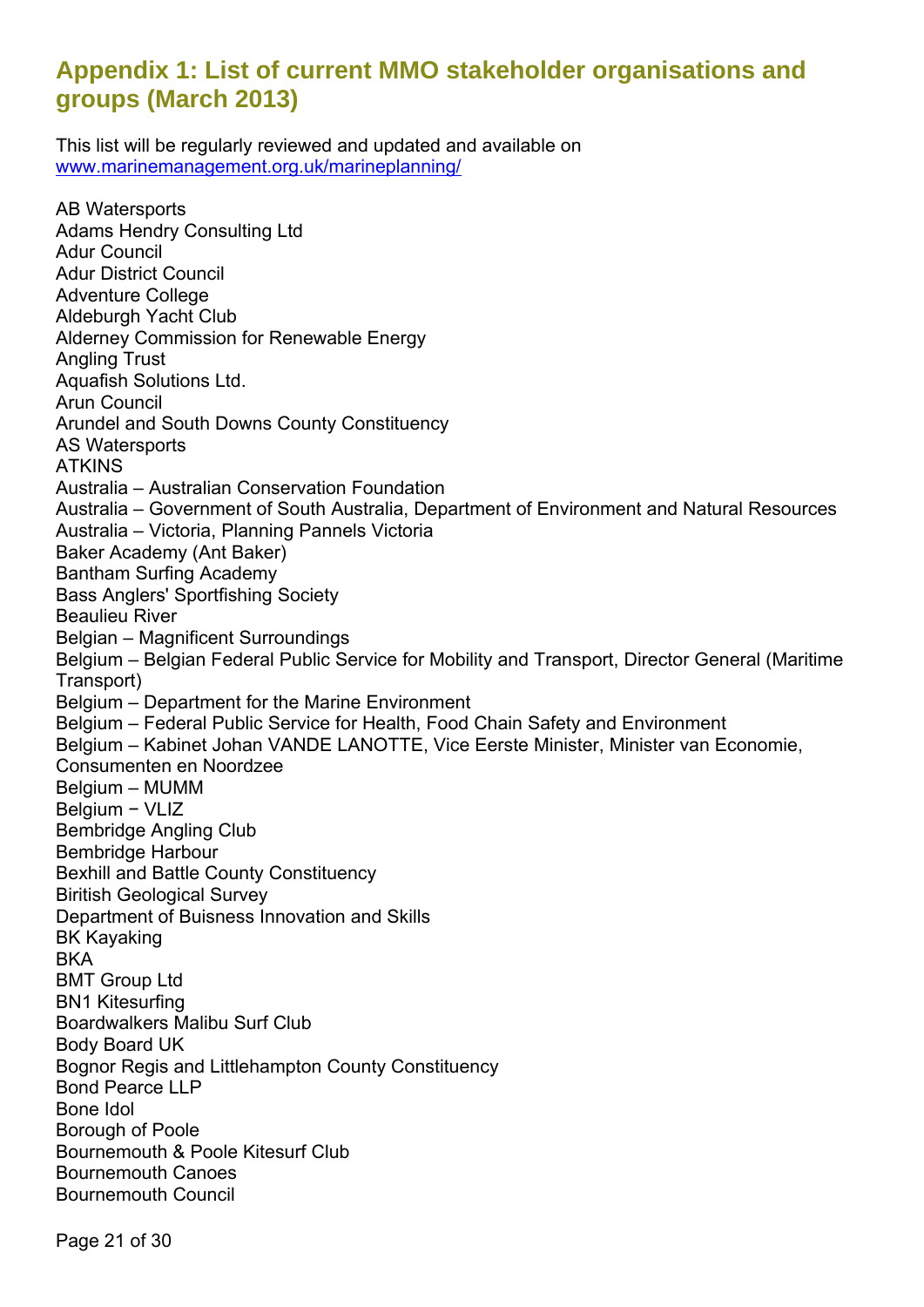Bournemouth East Borough Constituency Bournemouth Lifeguard Corps Bournemouth Uni Surf Club Bournemouth Uni Surf Life Saving Club Bournemouth University Bournemouth West Borough Constituency Boylo's Bracklesham Boardriders Brighton & Hove Business Forum Ltd Brighton and Hove Council Brighton Board Girls Brighton Marina Brighton Pavilion Borough Constituency [Brighton Surf Life Saving Club](http://brightonslsc.org/)  Brighton Watersports Brighton, Kemptown Borough Constituency British Association for Shooting and Conservation British Destinations British Marine Aggregates Producers Association British Marine Federation British Ports Association British Rig Owners Association British Sub Aqua Club British Telecom BT Subsea BWEA Cable and Wireless Camber Kitesurfing Campaign to Protect Rural England Canoe England Carter Jonas LLP CBK Hayling Island Centre for Environment, Fisheries and Aquaculture Science Central Devon County Constituency Chamber of Shipping Chichester County Constituency Chichester District Council Chichester Harbour Area of Outstanding Natural Beauty Chichester Harbour Conservancy Chichester Marina Christchurch County Constituency Christchurch Council Christchurch Council – Honorary Freeman Christian Surfers Bournemouth Christian Surfers Plymouth Cicada Communications Limited Circle One City and County of Swansea Coastal Partnerships Network Coastal West Sussex Coastnet **Cornwall** Countryside Council for Wales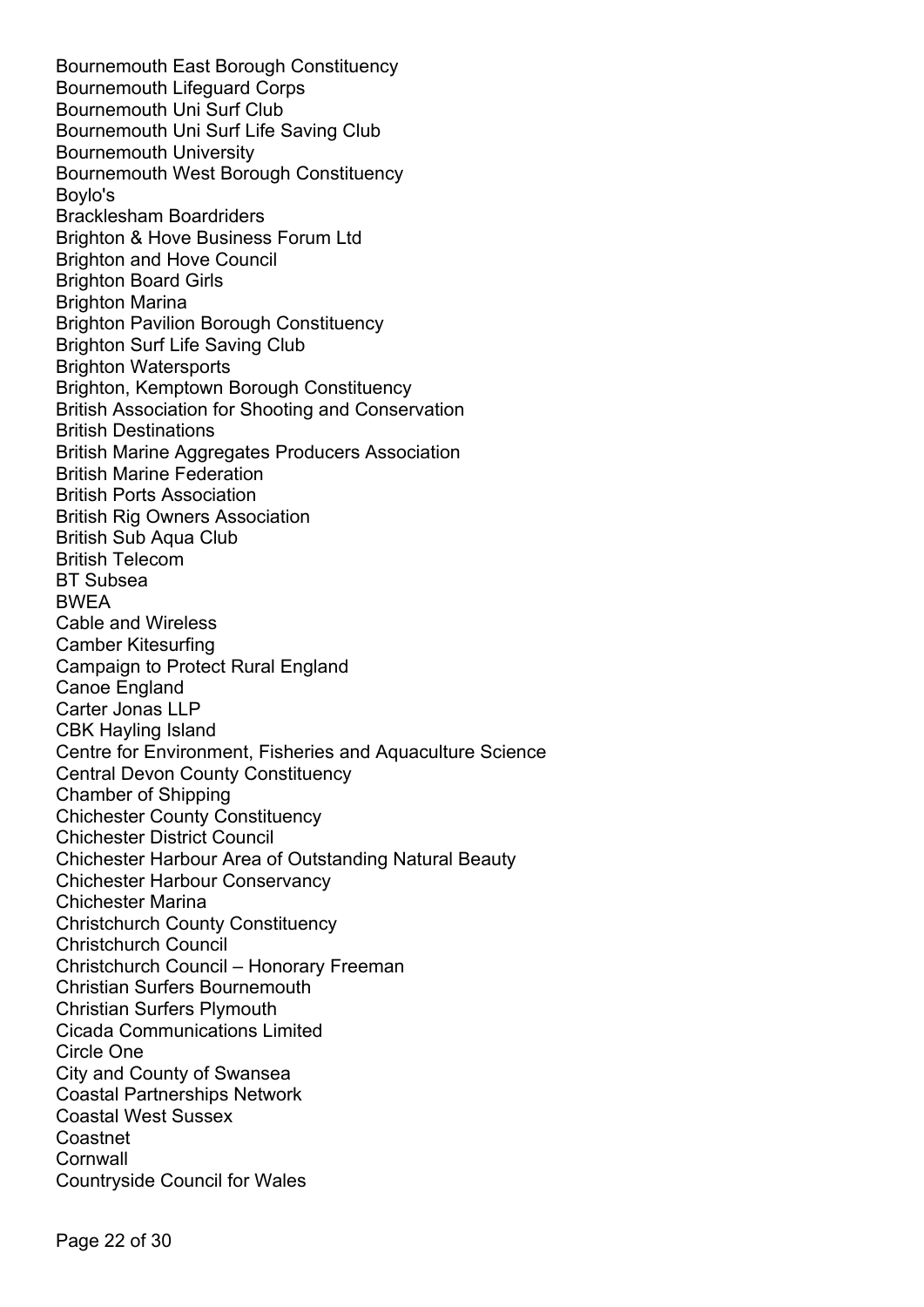Countryside Council for Wales Cowes Harbour Cowie Crown Dependency – Guernsey Crown Dependency – Jersey Danish Ministry of the Environment – Nature Agency Department of Agriculture and Rural Development NI Dartmouth Harbour Authority Dave Samuel Dawlish Warren Surf Life Saving Club Department for Communities and Local Government Department of Culture, Media and Sport Department of Energy and Climate Change (Oil & Gas) Department of Energy and Climate Change (Wave & Tidal) Department of Energy and Climate Change (Wind Farm Consents) Denmark – Danish Nature Agency Denmark (Danish Nature Agency – Head of Division) Denmark (Danish Nature Agency – Project Manager / Biologist) Department of Marine Environment Department of the Environment (DOE) NI Devon County Council Department for Transport Directorate-General for Maritime Affairs and Fisheries (DG Mare) Discovery Surf School DONG Energy Wind Power Dorset Area of Outstanding Natural Beauty Partnership Dorset Coastal Forum Dorset County Council Dorset C-Scope Dorset Kayaking Dover County Constituency Dover District Council Dover Harbour Board Duke University Marine Lab E.ON New Build & Technology Limited East Devon Area of Outstanding Natural Beauty Partnership East Devon County Constituency East Devon District Council East Riding East Sussex County Council East Worthing and Shoreham County Constituency Eastbourne Borough Constituency Eastbourne Council Eastbourne Voluntary Lifeguards Eastern Solent Coastal Partnership Eastleigh Borough Constituency Eastleigh Borough Council Eastleigh Council Easyriders Kiteboarding EBO Adventure Ltd ECDIS Ltd Edge Kite School Egypt – Cairo University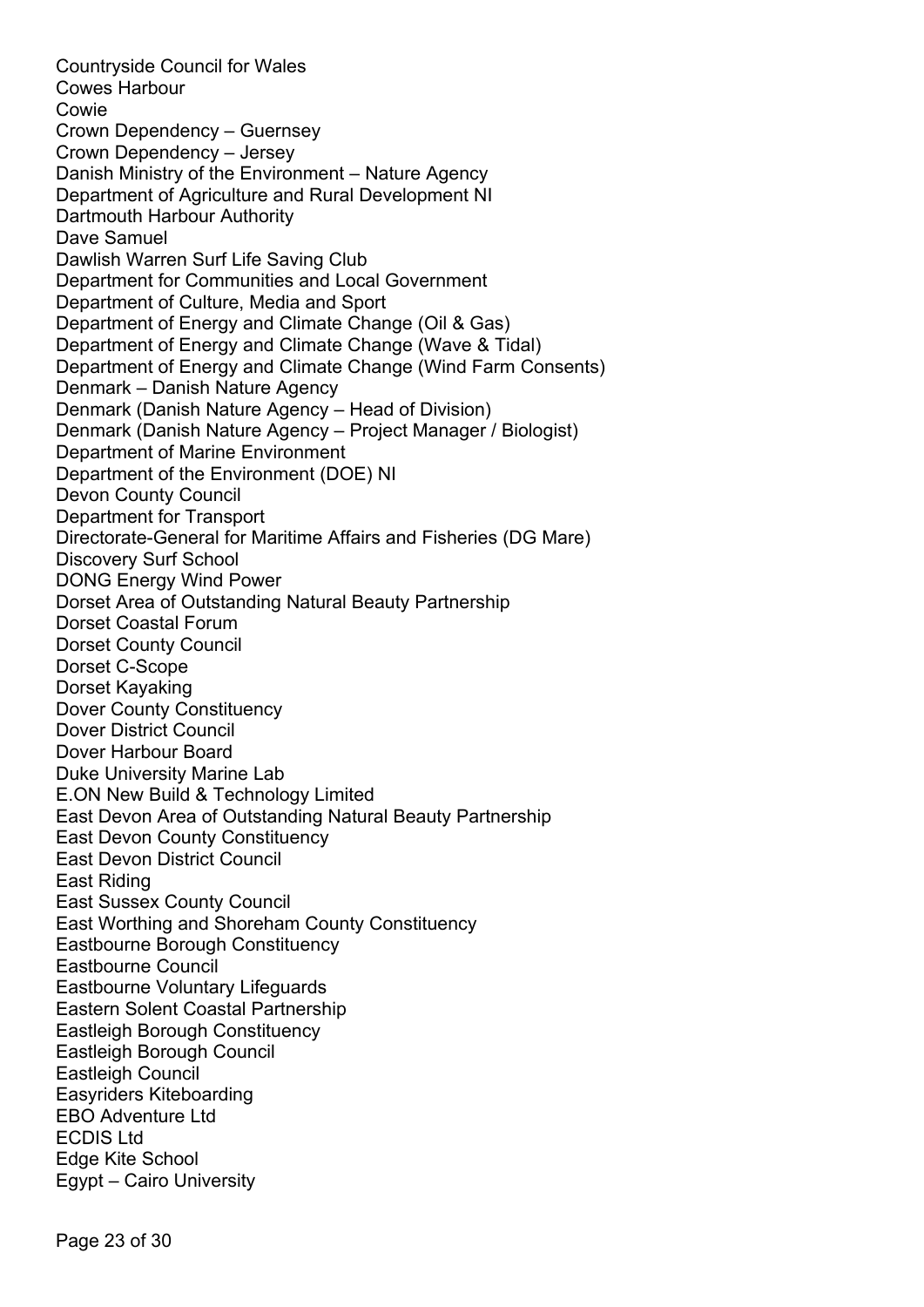Emilia-Romana Region – Bolgna Italy EMU Limited Endless Wind English Heritage Environment Agency Environmental Policy Consultant E-ON Europarc Atlantic Isles European Commission European Commission Environment Directorate General European Environment Agency Exe Kiteboarders Exeter Borough Constituency Exeter Council Exmouth Beach Rescue Club Expedition Kayaks Fareham County Constituency Fareham Council British Foreign and Commonwealth Office Finding Sanctuary Fishermans Mission Fluid Skills Folkestone and Hythe County Constituency Food Standard Agency France – French Marine Protected Areas Agency France – La Préfecture Maritime de la Manche et de la Mer du Nord France – Le ministère de l'Écologie, du Développement durable, des Transports et du Logement France – Le ministère de l'Écologie, du Développement durable, des Transports et du Logement Gentofte Copenhagen Denmark – Dong Energy Germany – Federal Environment Agency (UBA) Germany – Federal Ministry for the Environment, Nature Conservatin and Nuclear Safety Germany – German Maritime and Hydrographic Agency Germany – Head of European Spatial Development inc European coord on MNSP Get Kiteboarding Gosport Borough Constituency Gosport Council Gosport Harbour Groundwork Solent **Guernsey** H20 Sports **Halcrow** Hamble Harbour Hampshire and Wight Trust for Maritime Archaeology Hampshire County Council Hampshire Kite Surfing Harbour Challenge OEC Ltd Harbour Malibu Club Haskoning UK Ltd Hastings and Rye County Constituency Hastings Council Havant Borough Constituency Havant Council Hayling Island Kitesurf Association (HKA)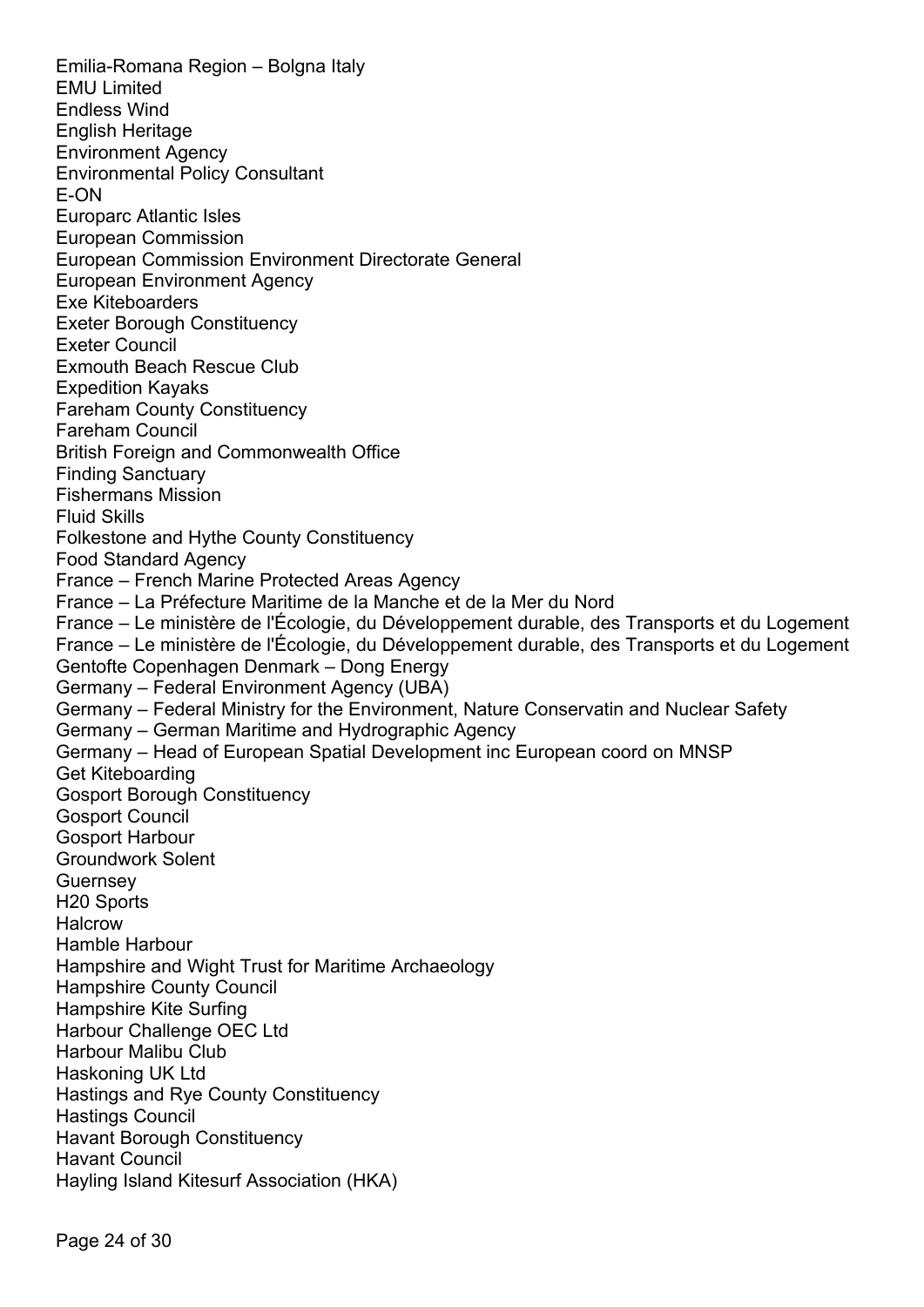Health & Safety Executive Health Protection Agency Hengistbury Head Outdoor Education Centre High Weald Area of Outstanding Natural Beauty Horsham Council Hyder Consulting (UK) Limited Hydr8 Boardsports IBEX Canoe Club IFCA Association Inspiring Adventure Institute of Marine Engineering, Science & Technology International Council for the Exploration of the Sea International Marine Archaeological and Shipwreck Society Intertek-Metoc IPC Ireland Irish Sea Island Harbour Isle of Man Isle of Man Steam Packet Company Isle of Portland Canoe Club Isle of Wight Area of Outstanding Natural Beauty Isle of Wight County Constituency Isle of Wight Council Isle of Wight Estuaries Partnership Isle of Wight Sea Kayaking James Onslow Japan – Mitubishi Research Institute, Science and Technology Group JB Kitesurfing Jersey Jibset Marine Joint Nature Conservation Committee Joss Bay Surf Life Saving Club Kent and Essex Inshore Fisheries and Conservation Authority Kent Canoes Kent Coastal Network Kent County Council Kent Kitesurfing School Kent Surf School Kent Uni Wake and Surf Kent Wildlife Trust Kerry O'Reilly **KESUP** Kev Lindsay Kayaking Kitesurf Kings Knight Frank LLP Korea Martitime Institute KMI Korea Ocean R&D Institute Lagoon Watersports Land & Wave Langstone Harbour Lewes County Constituency Lewes Council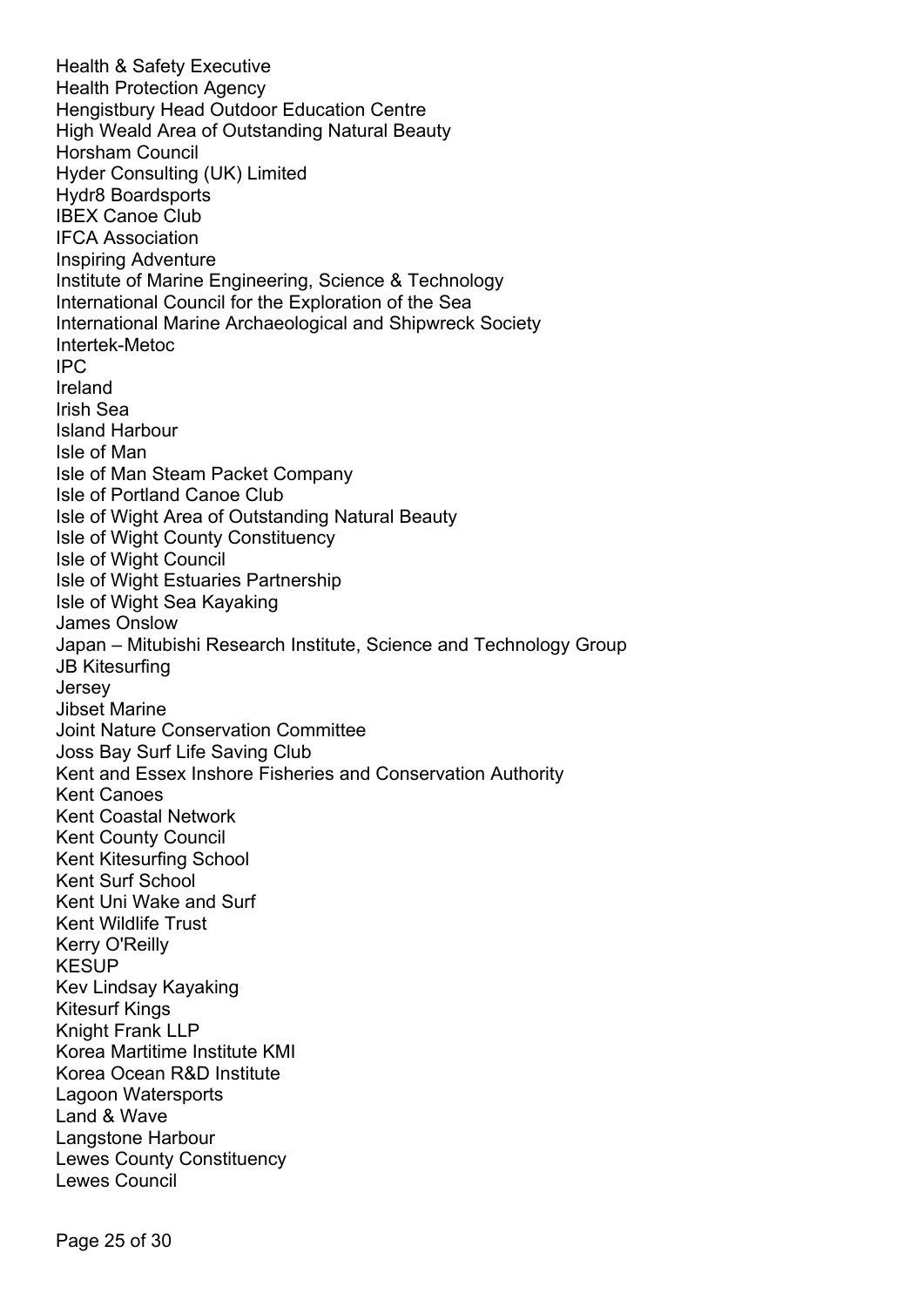Liquid Logistics Liquid Motion Littlehampton Harbour Local Government Association Local Nature Partnerships (LNP) – Bournemouth Dorset Poole Local Nature Partnerships (LNP) – Cornwall & Isles of Scilly Local Nature Partnerships (LNP) – Devon Local Nature Partnerships (LNP) – Hants and Wight Local Nature Partnerships (LNP) – Kent Lymington Harbour Manhood Peninsula Steering Group MAPIX technologies Ltd Marina Projects Ltd Marine Biology Association Marine Conservation Group Marine Conservation Society Marine Environment Data & Information Network (MEDIN) Marine Institute Marine Navigational Adviser to DECC Marine Scotland Marine South East Marine Stewardship Council Marine, Natural Environment Strategic Unit and Natural Environment Evidence MARINE life Martlet Kayak Club MBK Kitesurf School Marine and Coastguard Agency Meon Calley County Constituency Michelmores LLP Mid Dorset and North Poole County Constituency Mike Bradford Ministry for the Environment Minnis Bay Windsurfing Club Ministery of Defence Ministery of Justice Mount Batten Watersports Mulberry Divers National Federation of fishermen National Grid National Trust Natural England Natural Environment Research Council Netherlands – Delft University, MSP game Netherlands – Fisheries representative, beam trawling Netherlands – Ministry of Economic Affairs, Agriculture and Innovation Netherlands – Ministry of Infrastructure and the Environment Netherlands – Rijkswaterstaat Netherlands – Rijkswaterstaat Waterdienst – Adviseur/specialist Netherlands – Wattpic (consultant for Rijkswaterstaat) New Forest Activities New Forest Council New Forest East County Constituency New Forest National Park Authority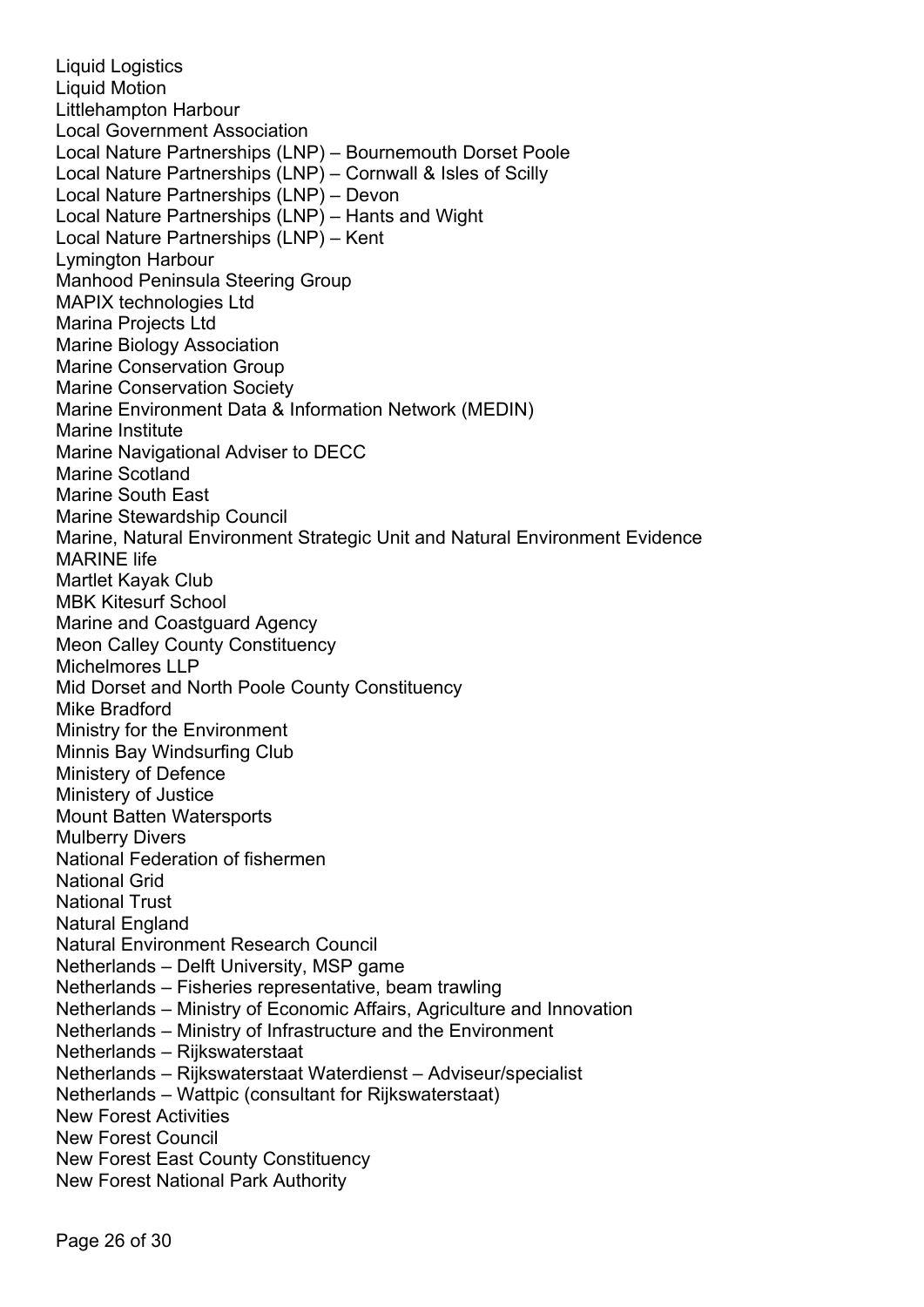New Forest West County Constituency New Zealand – Environmental Defence Society Newhaven Port Newport Harbour Newton Abbot County Constituency NIRAS Consulting Ltd Nomad Sea Kayaking Nomadic Kitesurf Norway – Climate and Pollution Agency (Norwegian Ministry of the Environment) Norway – Institute of Marine Research Norway – Norwegian Directorate for Nature Management Nuclear Industry Association NUTFA Ocean Sports Board Riders Offshore Shellfish Ltd Oil & Gas UK Opus International Consultants (UK) Ltd OSPAR [OSPAR Secretariat](mailto:David.Johnson@ospar.org)  Paracademy Planning Inspectorate Pinsent Masons LLP Pirates Canoe Club Plymouth University Surf Lifesaving Club Poole Borough Constituency Poole Council Poole Harbour Poole Harbour Commissioners Poole Harbour Watersports Poole Lifeguard Club Poole Windsurfing Port of Dover Port Solent Marina Portland Harbour Authority Portsmouth City Council Portsmouth North Borough Constituency Portsmouth South Borough Constituency Portsmouth Uni Surf Club Premier Marinas Premier Marinas Limited Purbeck Council Quiver Windsurfing Realisations UK Renewable Energy Association RenewableUK Rockley Watersports Romsey and Southampton North County Constituency Rother Council Royal Air Force Sailing Association Royal Society for the Protection of Birds Royal Town Planning Institute – Planning Aid Royal Yachting Association Rural Payments Agency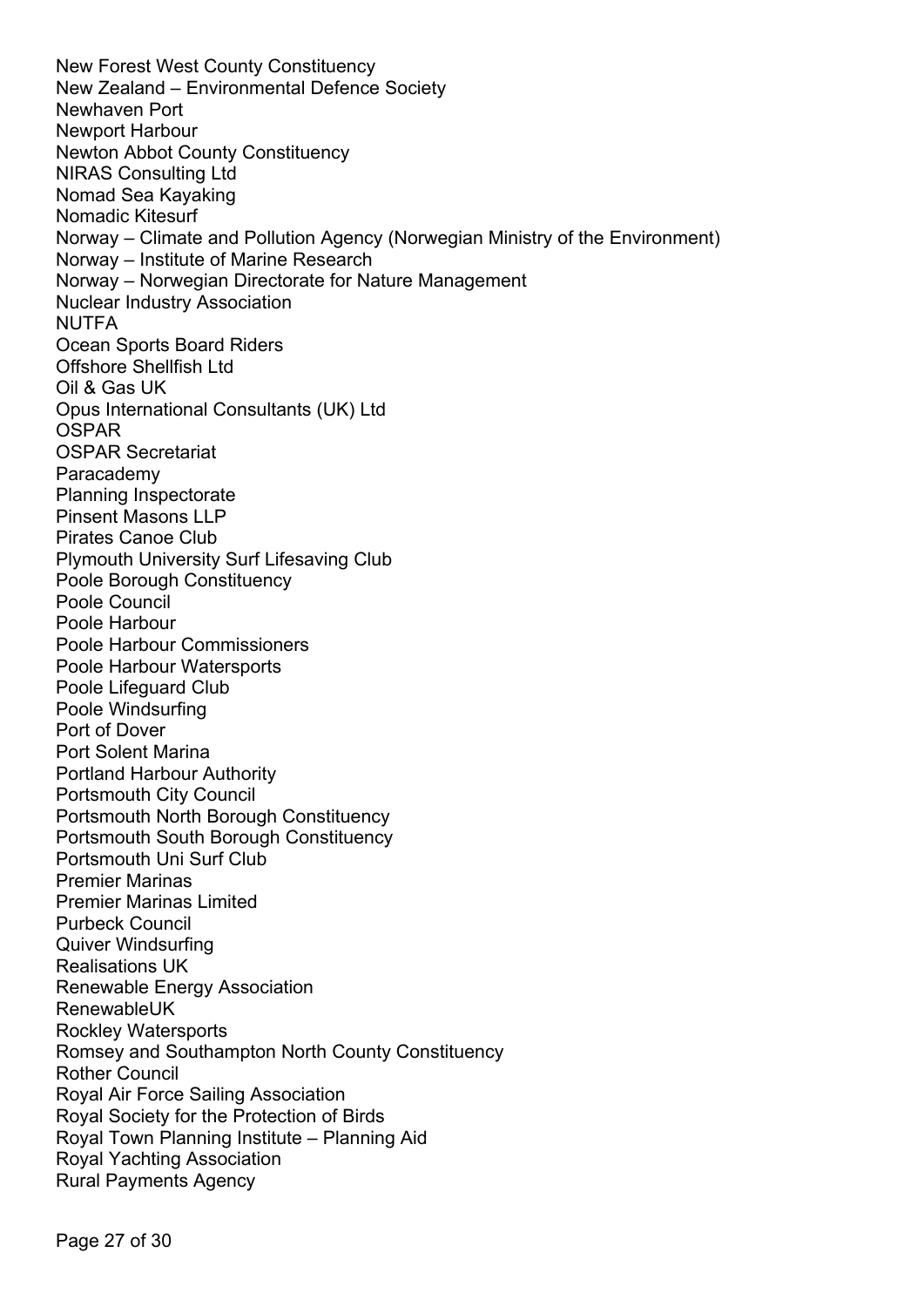RWE NPower Rye Watersports Savills School of Marine Science & Technology Scilly Scottish Government Scottish Natural Heritage Scottish Power Scottish Power Renewables Sea Bed User & Development Group Sea Breeze Sports Sea Fish Industry Authority Sea Kayak Devon Sea Kayaking South West Seaford Lifeguards Seapoint Canoe Centre Secondwind Watersports Shell Bay Watersports Shellfish Association Shepway Council Solent Forum Solent LEP Solent Protection Society Solent SoMaP Sorted Surf School Sorted Surf Shop South Coast Kitesurfing South Devon Area of Outstanding Natural Beauty Estuaries Partnership South Dorset County Constituency South Downs National Park Authority South East Kiting Association (SEKA) South East LA Coastal Group South East Local Enterprise Partnership South East Sea Kayakers South Hampshire Council South Hampshire Kayaks South West Aggregates Working Party South West LA Coastal Group South West Local Enterprise Partnership South West Maritime Archaeological Group Southampton Council Southampton Harbour Southampton Test Borough Constituency Southampton University Surf Club Southampton, Itchen Borough Constituency Southbourne Canoe Club Southern LA Coastal Group Southern Water Southsea Marina Sovereign Harbour, Eastbourne Standing Conference on Problems Associated with the Coastline (SCOPAC) Stork Technical Services UK Ltd. Studland Sea School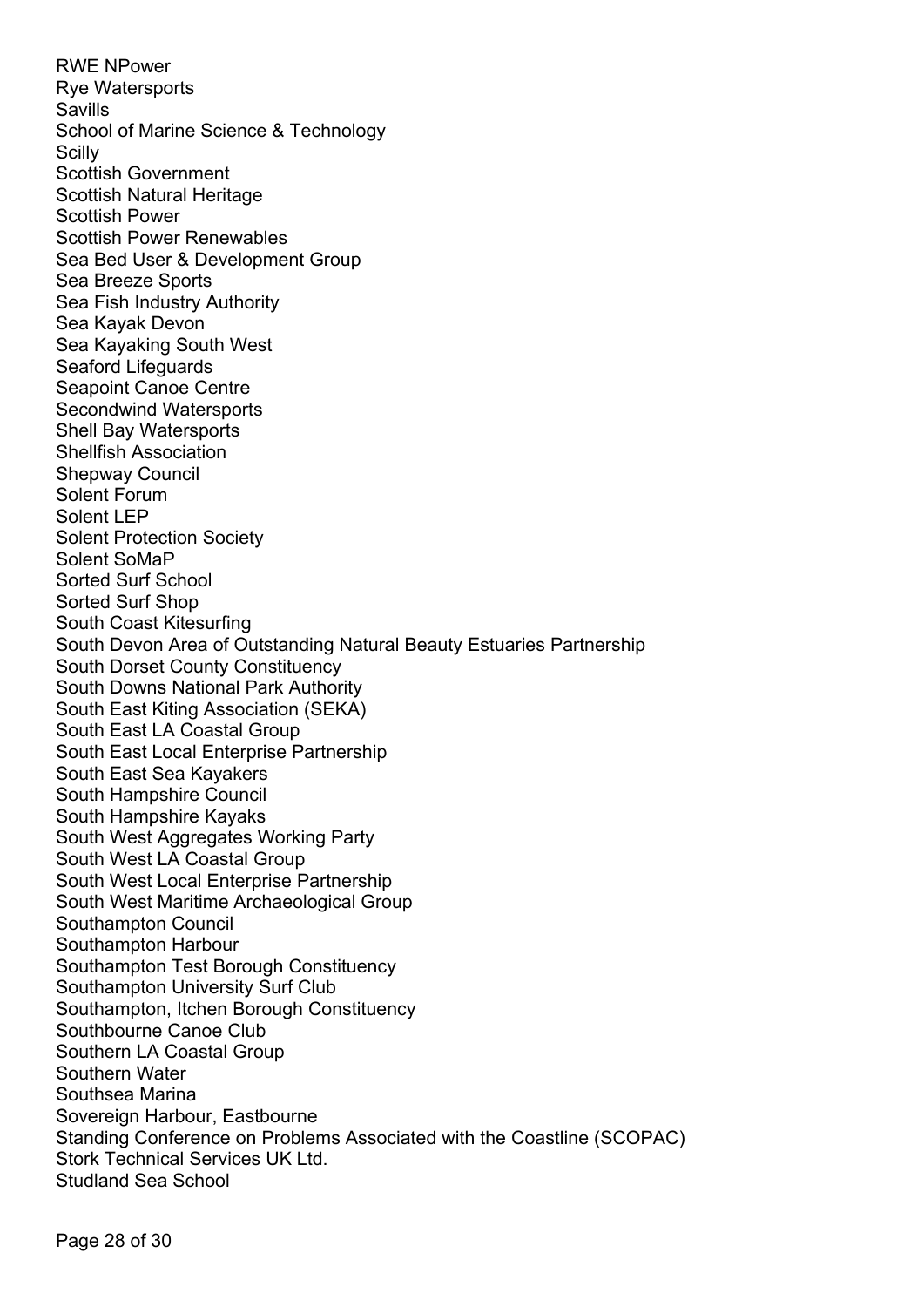Super Nova Surfboards Surf Steps Surface2Air Surfers Against Sewage Surfin' Sam Surflädle **Sussex** Sussex Inshore Fisheries and Conservation Authority Sussex Watersports Sutton Bingham and District Canoe Club Swale Borough Council Swanwick Marina, Hamble River Sweden – Ministry of Rural Affairs Tamar Canoe Association Teignbridge Canoe Club Teignbridge District Council Teignmouth Surf Life Saving Club Test Valley Council Thanet Lifeguard Club The Angling Trust IOW Marine Committee The Army Sailing Assocciation The Carbon Capture & Storage Association The Chamber of Shipping The Civil Service Sailing Association The Coal Authority The Crown Estate The Energy Technologies Institute The Hampshire & Wight Trust for Maritime Archaeology / Maritime Archaeology Limited The Kayak Coach The Kite Academy The Kitesurf Centre The National Trust The Rivers Trust The Royal Naval Sailing Association The Swedish Agency for Marine and Water Management The Venus Company Beach Cafe The Watersports Academy Tiverton and Honiton County Constituency Torbay Constituency Torbay Council Torbay Surf Life Saving Club Torquay Wind & Surf Centre Totnes Canoe Club Totnes County Constituency Totnes Kayak Academy Tourism Alliance Transition Kites Trinity House Triocean Surf UK Business Council for Sustainable Development UK Cable Protection Committee UK Chamber of Shipping UK Harbour Masters Association